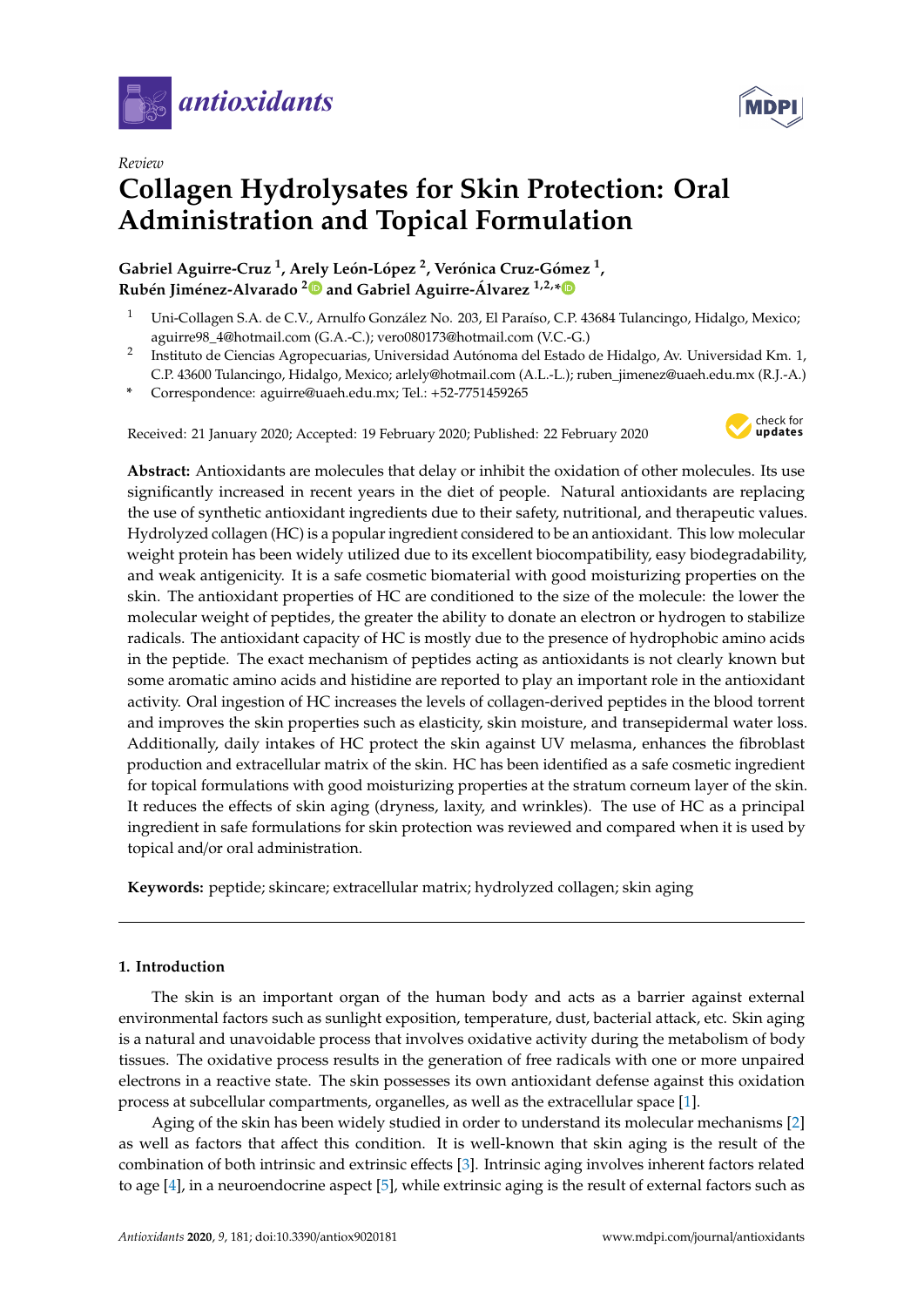ultraviolet A (UVA) and ultraviolet B (UVB) radiation exposure [\[6–](#page-10-5)[9\]](#page-10-6), environmental pollution [\[10](#page-10-7)[,11\]](#page-10-8), and production of ROS [\[12\]](#page-10-9).

In recent years the use of antioxidants as a functional ingredient in the diet of people increased significantly. A popular ingredient considered to be an antioxidant is collagen in its hydrolyzed form. Collagen is a fibrous protein highly demanded in biomedical and cosmetic industries due to its benefits on the skin, biocompatibility, bioactivity, and weak immunogenicity [\[13\]](#page-10-10). This biomaterial is composed of repetitive triplets of amino acids glycine (Gly), proline (Pro), and hydroxyproline (Hyp). Collagen can be isolated from several sources resulting in a difference in its chemical and thermal properties [\[14\]](#page-10-11). Proteins in their native form such as collagen present low solubility in water due to its high molecular weight of approximately 300 kDa [\[15\]](#page-11-0). These natural properties present difficulties in their application to cosmetics and edible products. However, the degradation of collagen produces hydrolyzed collagen (HC), which consists of segmented proteins with low molecular weight (Mw) between 1 kDa and 10 kDa [\[16\]](#page-11-1). HC is obtained by denaturation of native collagen followed by an enzymatic process that breaks down the protein chains into small peptides cleaving the protein at specific amide bonds [\[17–](#page-11-2)[19\]](#page-11-3). The use of natural peptides like collagen hydrolysates has been widely utilized due to their excellent biocompatibility, easy biodegradability, and weak antigenicity [\[20\]](#page-11-4). Some protein hydrolysates from casein, wheat gluten, lactalbumin, and soya sources have been studied due to their potential anti-aging properties and fibroblast renewal in monolayered cell culture [\[21\]](#page-11-5). However, less is known about the benefits of HC on the skin and its properties as an anti-aging, UV protector, enhancer of fibroblast production and extracellular matrix (ECM), moisturizer, and nutraceutical. This review covers the current understanding of HC applied by topical and/or oral administration as a principal bioactive component for skin protection.

## **2. Topical Formulation**

Topical formulations are commonly applied directly to the skin with the help of a vehicle or base for a specific site of the body. Formulations are designed to maximize the penetration of an active or functional ingredient into the skin. The relationship between nutrition and skin has been a topic of interest for scientists in the field of cosmetic and pharmaceutical areas [\[22\]](#page-11-6). From these roots came the concept of "cosmeceutical", which is the blend of the terms cosmetic and pharmaceutical, and refers to something between a drug and a cosmetic [\[23\]](#page-11-7).

## *2.1. Role of the Skin in Protection*

The skin provides a barrier between the body and its environment. It allows the control and functionality of other corporal factors. It helps to maintain a constant body temperature. This function is regulated by the hypothalamus. Lipids and ceramides of the external layers of the skin provide a barrier against the excessive loss of water [\[24\]](#page-11-8). Dryness of the skin could appear if these emerged lipids are removed by the use of detergents. The skin gives protection against the effect of sunlight exposure. Melanin is the natural pigment in the skin that absorbs ultraviolet (UV) light [\[25\]](#page-11-9). The skin protects against chemical and microbiological attacks [\[24\]](#page-11-8). Lamellar granules release intercellular lipids in the underlying stratum granulosum. These lipids produce a lipid barrier composed for ceramides (50%), free fatty acids (15%), and cholesterol (25%) [\[26,](#page-11-10)[27\]](#page-11-11). Its pH varies from 4.5 to 6.5 depending on the body location evaluated. Severe changes to the lipid barrier pH could lead to undesirable bacteriological invasion, sensitiveness, and diverse forms of skin dermatitis. Regarding the resistance to mechanical tension, the skin has sensory elements that identify sensations of pressing on its different forms (shape, weight, surface, deep, stinging, touch, etc.), temperature, and mechanical traction. These characteristics help to interact and react with the environment through sensory nerve fibers present in the dermis and connected to the rest of the nervous system [\[28\]](#page-11-12).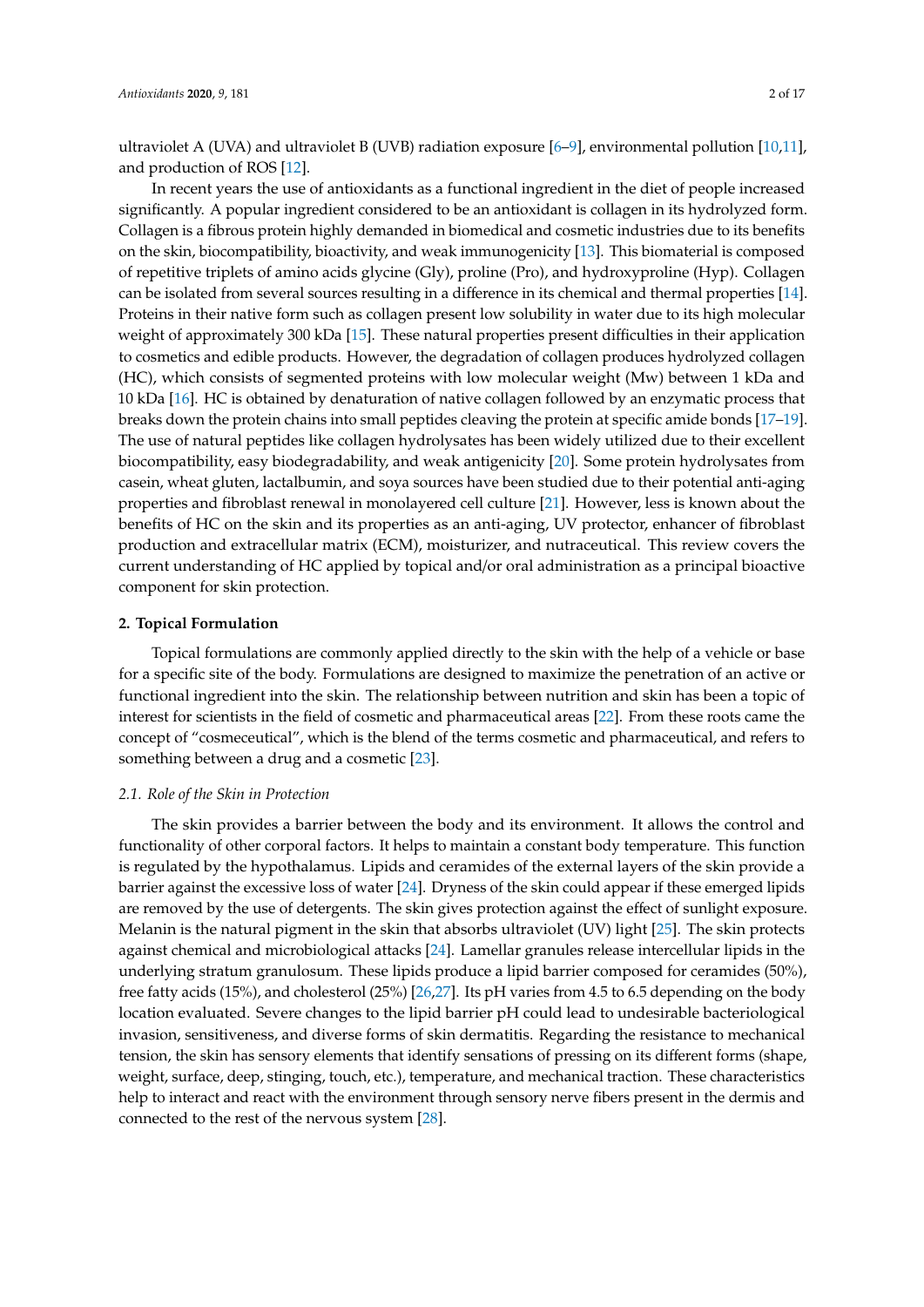#### *2.2. Routes of Peptide Penetration onto the Skin 2.2. Routes of Peptide Penetration onto the Skin 2.2. Routes of Peptide Penetration onto the Skin*

<span id="page-2-0"></span>Drug molecules, as well as collagen peptides, can penetrate the skin through three potential pathways (Figure [1\)](#page-2-0). The first way is through the sweat ducts, the second is through the hair follicles and sebaceous glands, or the third way consists of penetration directly across the stratum corneum (SC) [\[29\]](#page-11-13). Drug molecules, as well as collagen peptides, can penetrate the skin through three potential programs, Figure 1). The figure 1, the first way is the second through the system is the following in the hair follows in the second is the second is the second is the second in the second is the second in the second is th Drug molecules, as well as collagen peptides, can penetrate the skin through three potential participation is the first way in the first way in the sweat ducks, the sweat ducks, the sweat ducks, the following is the second in the sweat ducks, the sweat ducks, the sweat ducks, the sweat ducks, the sweat ducks, the



Figure 1. Schematic representation of three pathways for peptide penetration onto the skin. Adapted from [30]. from [\[30\]](#page-11-14). from [30].

The SC of the skin represents the main barrier to the penetration of cosmetic products. The penetration of active ingredients in the skin can be carried out by two routes as illustrated in Figure [2.](#page-2-1) The intercellular path is the most common route for penetration of drugs and cosmetic products in the skin. SC is composed of multiple lipid bilayers of ceramides, fatty acids, and cholesterol. The corneocytes are embedded in a multi-lamellar lipid matrix in a fashion often described as "brick and mortar structure  $[31]$ . For the transcellular route, different pathways of circumventing the SC have been developed by the selection of proper drugs, the addition of liposomes, previous hydration of the SC, and chemical penetration enhancers. Other aggressive ways where SC is bypassed include: microneedle array, stratum corneum ablated, follicular delivery, electrically assisted methods (ultrasound, iontophoresis, electroporation, etc.) [29,30]. (ultrasound, iontophoresis, electroporation, etc.) [\[29,](#page-11-13)[30\]](#page-11-14). (ultrasound, iontophoresis, electroporation, etc.) [29,30].

<span id="page-2-1"></span>

Figure 2. Schematic representation of stratum corneum and two micro routes for peptide penetration. A[dap](#page-11-14)ted from [30].

# *2.3. Transdermal Penetration of HC on the Skin 2.3. Transdermal Penetration of HC on the Skin 2.3. Transdermal Penetration of HC on the Skin*

Topical cosmetic formulations are prepared with natural moisturizers from vegetal or animal sources. However, HC has been identified as a cosmetic ingredient with good moisturizing properties at the SC layer of the skin. Peptides are ingredients extensively used in the preparation of cosmetic products for structural protection of the skin, to reduce the effects of skin aging, and other treatments oriented to the beauty and health of the skin [\[32\]](#page-11-16). Since 1985, HC has been considered a safe ingredient for use in cosmetic formulations [\[33\]](#page-11-17). The Cosmetic Ingredient Review experts panel reaffirmed this consideration in a review published in 2006 [\[34\]](#page-11-18). According to the report related to the safety assessment of skin and connective tissue-derived proteins and peptides as used in cosmetics, the voluntary cosmetic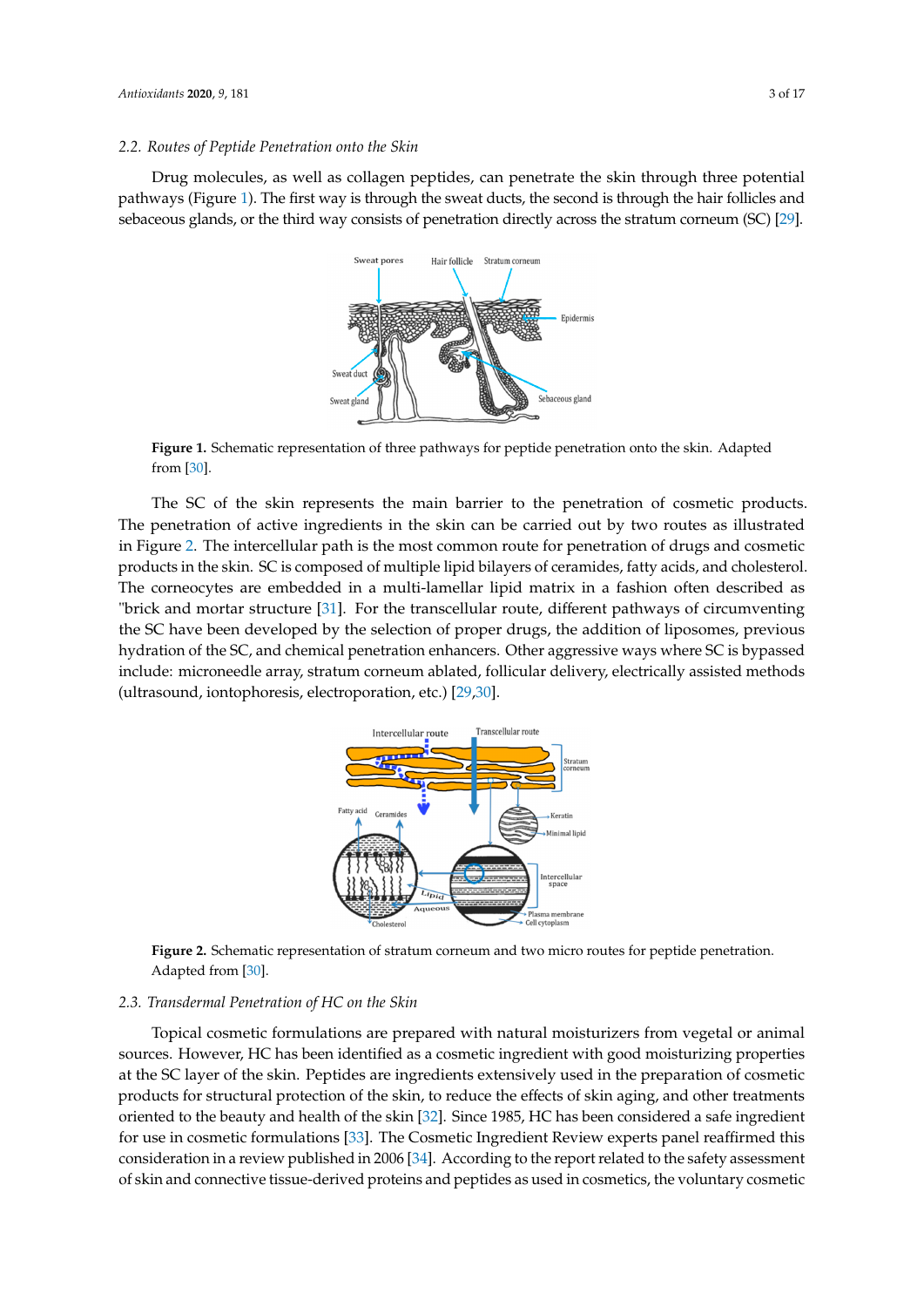registration program data showed that ingredients with the greatest number of uses are HC with 543 formulations; the majority of uses as a live-on skincare product. This report also states that HC is practically non-toxic when administered dermally. Subchronic dermal studies resulted in negative for systematic toxicity [\[35\]](#page-11-19). However, one of the main problems for topical applications is their low permeability to penetrate the skin. The larger the peptide (beyond six or seven amino acids), the less likely it is to reach the deeper layers [\[36\]](#page-11-20). It is well-known that permeation of the outer layers of the skin depends on different factors such as: physicochemical properties of the substance (molecular size, stability, binding affinity, solubility); the time-scale of permeation; thickness and components of the skin; cutaneous metabolism; site, area, and duration of application and properties of the transdermal device [\[37](#page-11-21)[,38\]](#page-11-22). Some parameters have been suggested to enhance and secure the delivery of topical products on the skin. These parameters were related to molecular weight below 500 Da, partition coefficient octanol/water between 1 and 3, melting point below 200 °C, aqueous solubility > 1 mg mL<sup>-1</sup>, and few polar centers [\[30](#page-11-14)[,38\]](#page-11-22).

Zhang and co-workers conducted an experimental setup to assess the transdermal permeation effect of HC from deer sinew on mouse skin as well as the skincare protection of percutaneous proteins [\[39](#page-12-0)[,40\]](#page-12-1). They found that approximately 8.0% of HC with a molecular weight between 5 and 13 kDa could penetrate the skin. HC also promoted cell proliferation and collagen I secretion in fibroblast cells. These results suggested that HC may be used as a cosmetic biomaterial for topical applications to protect the skin against oxidative stress and premature skin aging. It is important to make a distinction between HC and native collagen. The native state of collagen is less soluble in water and showed better physiological effects compared to HC and gelatin when keratinocyte culture experiments were carried out in vitro  $[40,41]$  $[40,41]$ . Native collagen is not able to penetrate the SC of the skin due to its high Mw calculated around 300 kDa [\[15\]](#page-11-0).

Another experiment was carried out in an animal model experiment oriented to the evaluation of the transdermal efficiency of fish scales collagen peptides (FSCPs) [\[42\]](#page-12-3). The hydrolysates were fractioned into four different groups with an Mw of 4.5, 3.5, 2.0, and 1.3 kDa. After six weeks of topical application with nonwoven fabric containing 25 µg FSCPs, the SC layer was penetrated considerably for FSCPs. According to the Franz type diffusion cell model, the best transdermal penetration of FSCPs was observed with 4.5 and 3.5 kDa samples in the first four hours. Both treatments also proved to have the highest penetration depth due to their coil-like structure in the epidermis. These results were associated in the same experiment with a formulated FSCP-based skin essence mask prepared with three different concentrations of FSCPs (5%, 7%, and 10%) and applied to 30 Taiwanese women. After 30 days of topical application in the facial skin, the 10% concentration reported the higher increments in skin moisture content and relatively elasticity suggesting that FSCPs penetrated efficiently the SC.

# *2.4. Anti-Aging Benefits*

The use of topical formulations based on peptides to prevent the development of cutaneous aging is ideal for cosmetic preparations due to their active ingredients and bio-mimetic molecules with biological activity [\[43\]](#page-12-4). The skin aging process produces fine lines and wrinkles in facial parts associated with expression movements such as the periocular and perioral areas. As a result, it can be challenging for scientists, physicians, and patients to develop topical treatments oriented to address the challenge of treating these expressive facial areas [\[44\]](#page-12-5).

Swuatschek and colleagues isolated and characterized collagen from marine sponge *Chondrosia reniformis* Nardo for the preparation of two different collagen-based formulations and evaluation of their effects on biophysical skin parameters [\[45\]](#page-12-6). Eleven female and six male volunteers were applied with 75 mg of each preparation in 25 cm<sup>2</sup> area of the volar forearm for a period of 12 h. The physiological skin pH between 4.8 and 5.5 was measured after 12 h of application. This pH protects the skin from microorganisms. Regarding skin moisturizing at the SC, a slight increase in hydration was observed between the collagen-based products and control. Skin surface lipids increased between 140 and 180 µg after 1 h of application.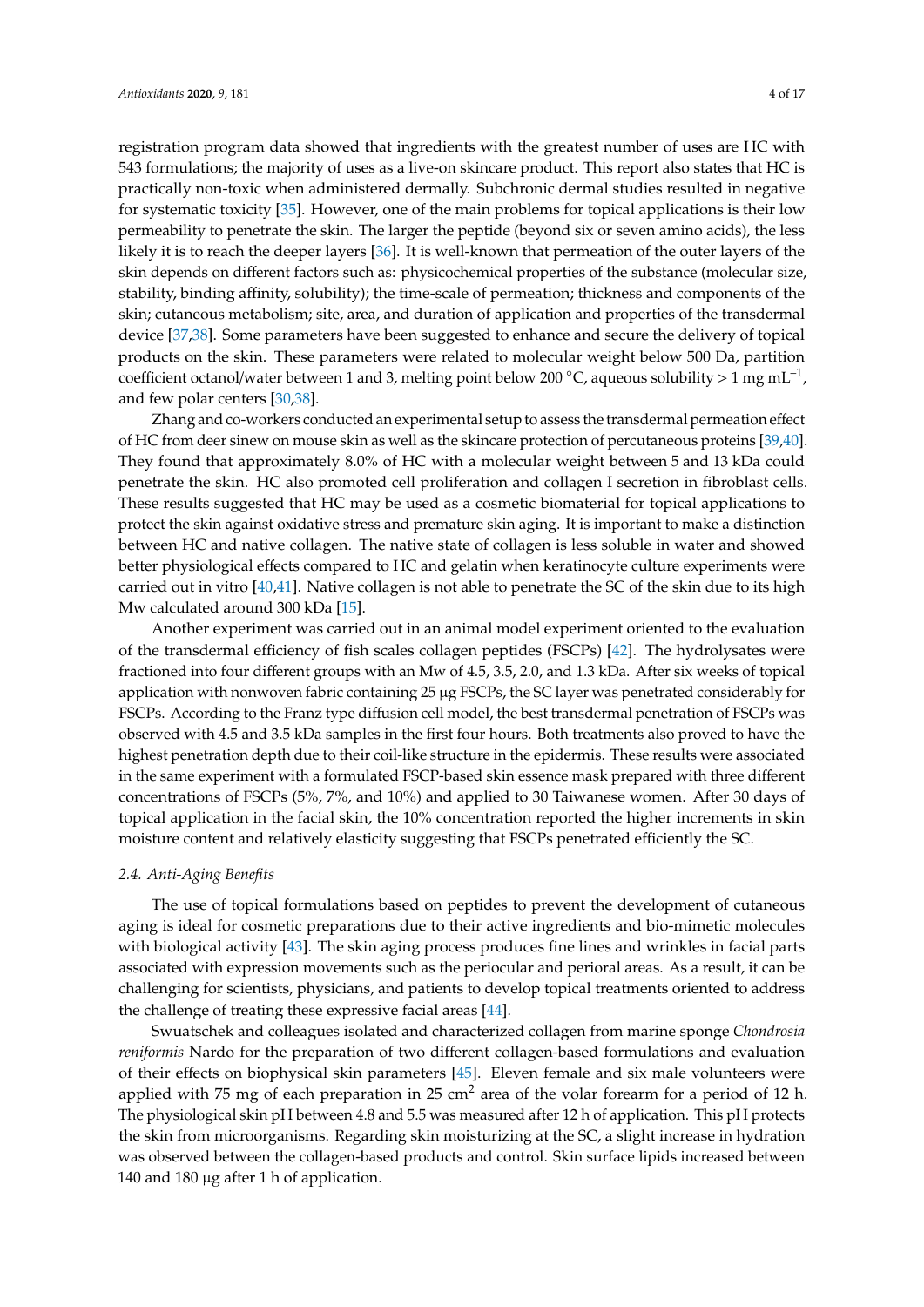# *2.5. Creams and Lotions with Mosturizing Action*

Sensitive skin is a clinical condition between people that suffer dry skin problems, impaired barrier function, and a tendency to erythema and desquamation. Berardesca and co-workers developed a moisturizing lotion with hydrolyzed collagen to be applied in the morning and evening in 40 female subjects affected by non-lesional atopic sensitive skin [\[46\]](#page-12-7). After four weeks of topical applications, there were reported significant improvements in hydration, skin surface smoothness at the microtextural level, and luminosity. The barrier function efficacy as expressed by transepidermal water loss (TEWL) was also improved. They concluded that the modulation of bacterial proliferation along the before described improvements could alleviate the symptoms of sensitive skin due to the benefit of cosmeceutical proteins such as HC [\[47\]](#page-12-8). Another study oriented to immediate and long-term clinical benefits of topical application of hydrolyzed collagen-based formulation was carried out to evaluate HC efficacy on periocular and perioral wrinkles [\[44\]](#page-12-5). Topical line treatments reduced wrinkles significantly within minutes of the initial application. After three months of treatment, continuous improvements were attributed to the effect of peptides, which have been shown to prevent MMP-induced damage to the extracellular matrix (ECM) [\[48\]](#page-12-9).

Collagen products extracted from marine sources like alga and fish exhibit properties related to the retention of water at the superficial part of the SC. The effects of skin hydration and firmness from cosmetic formulations containing compounds derived from algae and fish collagen were conducted in medium-term (two weeks) and short-term (20 min) trials [\[49\]](#page-12-10). Higher values of hydration were obtained with creams enriched with the marine compounds compared to the creams without collagen. These results suggested that marine compounds brought an additional moisturizing potential. For short-term experiments, the 10% serum exhibited the most prominent firming effect.

#### *2.6. Dry Skin as a Trigger for Skin Aging*

Dry skin problem has been associated with the SC of the epidermis. Therefore, big efforts have been carried out by researchers and cosmetologists in order to handle this issue by developing new formulations based on humectants (glycerin, propylene, urea, and sodium lactate), occlusive moisturizers (petrolatum, mineral oil, and paraffin) and emollients (lipids and oils) [\[50](#page-12-11)[–52\]](#page-12-12). It is commonly thought that a moisturizer adds water to the skin, however, this is misinterpreted because it works by preventing or reducing water evaporation from the skin. This action promotes hydration of the skin from within [\[53\]](#page-12-13). Keratinization process gives origin to the formation of a semipermeable membrane commonly called the lipid barrier, which reduces the loss of water in the skin. This hydro-lipid film is a vital component for maintaining the skin barrier and level of acidity. Individual skin pH depends on many factors such as endogenous skin moisture, the composition of apocrine and eccrine sweat. Changes in skin pH above 6.5–8 act as an irritant on the protective barrier because of the changes in the skin microbial flora and the activity of enzymes at the upper layers of the epidermis. Ciszek [\[54\]](#page-12-14) studied a group of 49 women to compare the effect of topical collagen gels on the skin and to demonstrate whether topical applications change the pH of the skin, particularly at their forehead and left cheek areas. After 20 and 60 min of topical applications, the results indicated that all collagen gel treatments produced a significant change in skin pH compared to the base line. The mean physiological pH value of the forehead (5.67) was slightly lower than the left cheek (5.76) area. Amino acids of the old cells in SC give a deposit of water that maintains the flexibility and water content of this layer due to their hygroscopic properties [\[55\]](#page-12-15). This deposit of amino acids accompanied by other substances is known as the natural moisturizing factor (NMF) of the skin. NMF is a complex mixture of water-soluble compounds within the corneocytes [\[56\]](#page-12-16). This NMF varies depending on both carboxylic acids and 2-pyrrolidine content. These are natural components in the skin and effective humectants that help to maintain the moisture balance of the skin [\[57\]](#page-12-17). Water flows in the direction from the dermis to epidermis. Nevertheless, some water is lost due to evaporative diffusion. TEWL provokes a gradient of humidity concentration, resulting in a water content higher at the dermis level and decreasing at the surface of the skin [\[58\]](#page-12-18). The SC is a very effective barrier against loss or gain of moisture [\[24\]](#page-11-8). The water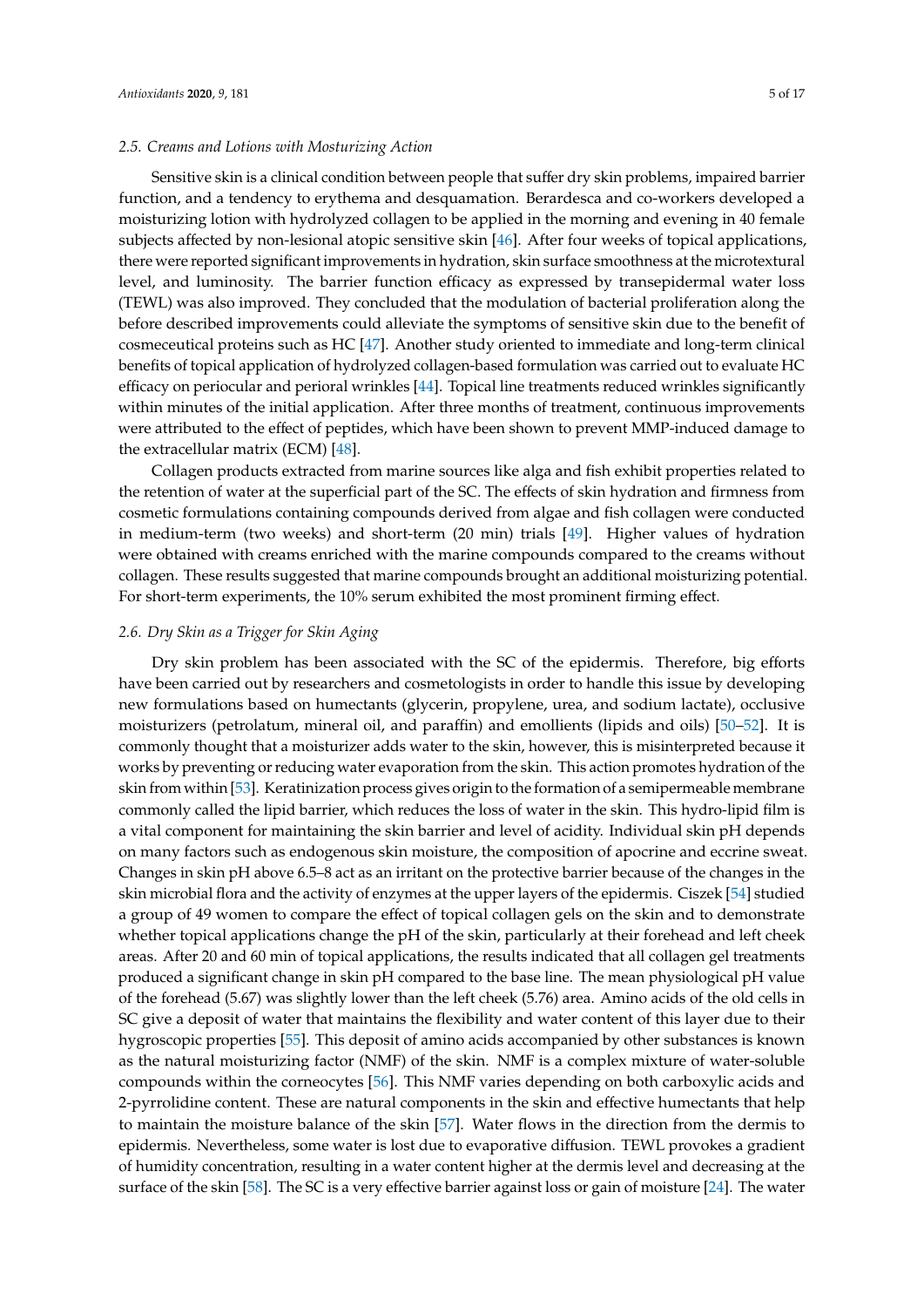content at the SC level is not uniformly distributed through its thickness, the more superficial layers are in equilibrium with the ambient water content, while the deeper layers exchange their free water with the epidermis [\[59\]](#page-12-19).

# *2.7. Hydration of the Skin*

Water is a vital element for skin and hydration becomes fundamental for its health and beauty. Commonly, topical applications of cosmetic products are oriented to the maintenance and improvement of hydration in the skin [\[60](#page-12-20)[,61\]](#page-12-21). The hydration state of skin reaches an equilibrium due to diffusion of water due to relative humidity, retention of water for ceramides and lipids, loss of water by evaporation and capacity of the epidermis to retain water in its structure (loss of flexibility, wrinkles, and excess of a dry and scaly skin surface). These variations of the aqueous content in the skin determine the state of hydration, which is the first criterion to establish the cutaneous typologies of the skin (hydrated or dehydrated skin). Water in dermis and epidermis represents 20% of the total water content in the body [\[62\]](#page-13-0). A hydrated and healthy skin reaches about 70% water content at the dermis layer and 30% at the outer layer (stratum corneum) [\[63,](#page-13-1)[64\]](#page-13-2). Water in biological systems like the skin is hydrogen-bonded either to proteins (collagen) or intermolecularly to other water molecules. Water that is not bound to proteins is commonly called tetrahedron or free water [\[62–](#page-13-0)[65\]](#page-13-3). In young skin, most of the water is bound to collagen resulting in great importance for the structural and mechanical properties of proteins and their mutual interactions. However, in aged skin, water is found in the tetrahedron form. Thus, the more hydrophobic and folded the protein is, the less interaction with water will occur; therefore, water binds to itself instead [\[66\]](#page-13-4). Water in the skin goes from dermis to epidermis and is dissipated to the exterior. However, retained water is located between lamellar granules of the skin as well as the inner part of the corneocytes. The static hydration of the SC is utilized to increase both the plasticity of the epidermis and the hydrophilic properties of keratin [\[31\]](#page-11-15). Several modern techniques based on imaging and spectroscopy have been reviewed for hydration assessment of the skin [\[67](#page-13-5)[–69\]](#page-13-6). Although traditional methods remain in use so far, they can be supported with emerging technologies for a more complete assessment of the skin hydration levels [\[70–](#page-13-7)[74\]](#page-13-8).

#### **3. Role of Hydrolyzed Collagen as an Antioxidant Ingredient**

Antioxidants are molecules with the capacity to metabolize free radicals and consequently neutralize the deleterious effects induced by oxidative stress [\[75\]](#page-13-9). They are classified as primary or secondary antioxidants according to their antioxidant mechanisms [\[76\]](#page-13-10). The primary antioxidants or interceptive, the so-called chain-breaking antioxidants, are free radical acceptors that delay or interrupt the propagation steps of oxidation. In the course of the neutralization process, the antioxidant loses a proton and is transformed into a radical. Secondary or preventive antioxidants act through several mechanisms. These antioxidants have the ability to slow down the rate of oxidation, but they are not able to convert reactive species to more stable products. This type of antioxidant can chelate pro-oxidants metals and deactivate them, replenish hydrogen to primary antioxidants, deactivate single oxygen, act as scavengers, or absorb UV radiation [\[77\]](#page-13-11). According to Esfandi et al. [\[78\]](#page-13-12), there are two main mechanisms by which antioxidant molecules can deactivate free radicals: hydrogen atom transfer (HAT) and single electron transfer (SET). Both of them may occur in parallel, but one can dominate depending on the structure of the antioxidant peptide. Tyrosine containing peptides can act mainly through the HAT mechanism while cysteine and histidine peptides act mainly via the SET mechanism.

Uncontrolled production of free radicals that attack macromolecules such as membrane lipids, proteins, and DNA may lead to many health disorders such as cancer, diabetes mellitus, neurodegenerative, and inflammatory diseases with severe tissue injuries [\[79\]](#page-13-13). Additionally, deterioration of foods has been identified due to oxidation of lipids and the formation of undesirable secondary lipid peroxidation products. Traditionally, the use of synthetic antioxidants such as butylated hydroxytoluene (BHT), butylated hydroxyanisole (BHA), tertbutylhydroquinone (TBHQ), and propyl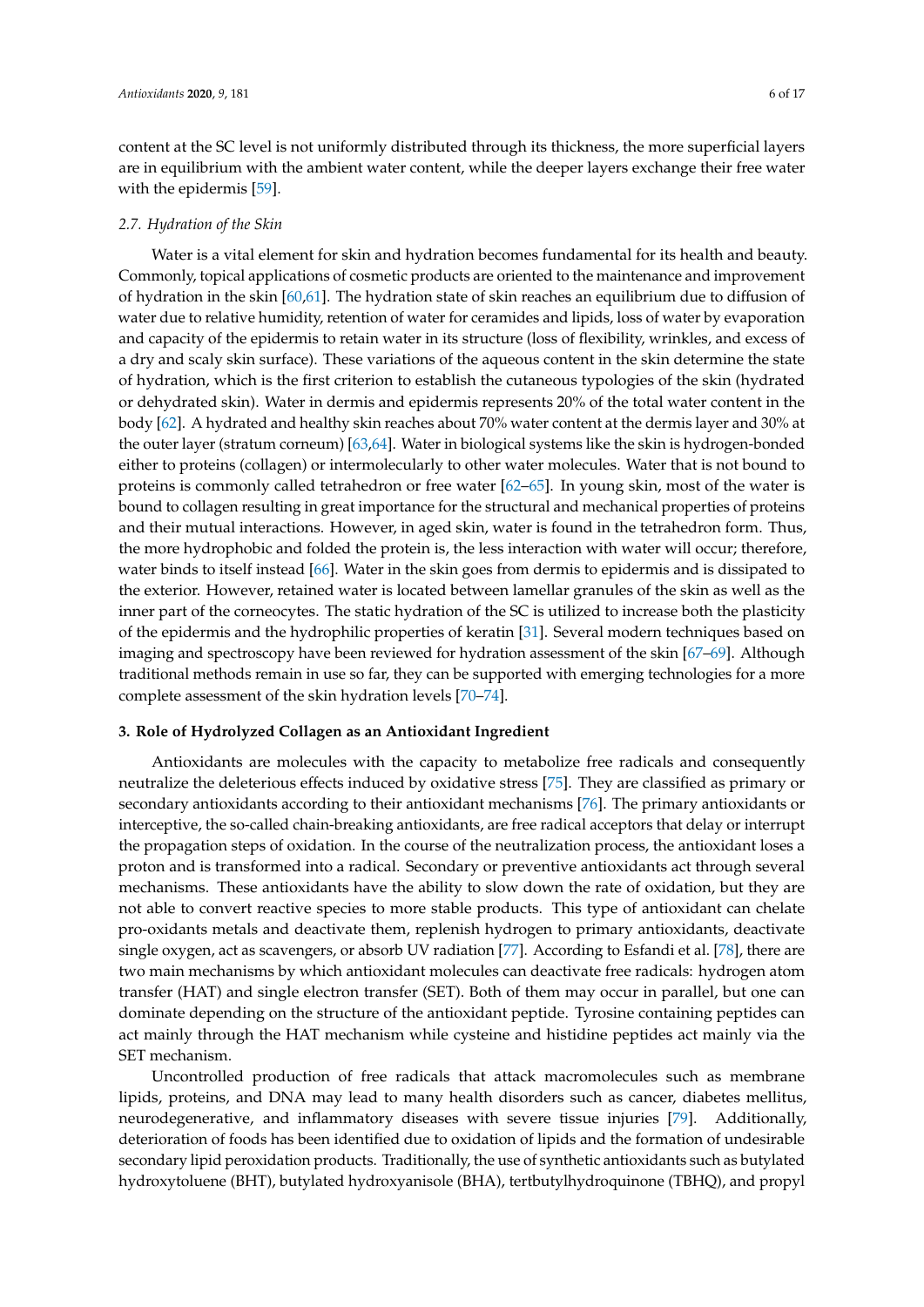gallate (PG) have been used to retard peroxidation processes along with their strict control due to potential health issues [\[80\]](#page-13-14). Hence, the use of natural antioxidants is replacing the use of these synthetic antioxidant ingredients due to their safety, nutritional, and therapeutic values.

León-López and co-workers demonstrated that hydrolyzed collagen (HC) from sheepskins is a natural antioxidant that showed good antioxidant activity as evaluated by 2,2-diphenyl-1 picrylhydrazyl (DPPH) and 2,2'-azino-bis (3-ethylbenzothiazoline-6-sulphonic acid) (ABTS) techniques. They found that the antioxidant properties of HC depended on the size of the molecules; the lower the molecular weight of peptides, the greater the ability to donate an electron or hydrogen to stabilize radicals. The best treatment was observed when HC was obtained after four hours of enzymatic hydrolysis with an average molecular weight of 5 kDa [\[81\]](#page-13-15).

Recently, the study of peptides derived from marine protein hydrolysates has confirmed potential antioxidant properties. These studies considered different marine sources such as jumbo squid, oyster, blue mussel, hoki, tuna, cod, capelin, scad, mackerel, Alaska pollack, yellowfin sole, and yellow stripe trevally [\[82–](#page-13-16)[93\]](#page-14-0). Some of the benefits of these marine bioactive ingredients consisted of their ability to scavenge free radicals. Also, preventing oxidative damage by interrupting the radical chain reaction of lipid peroxidation [\[83](#page-13-17)[,84\]](#page-13-18). Mendis et al. [\[82\]](#page-13-16) showed that the antioxidant potency of HC is mostly due to the presence of hydrophobic amino acids in the peptide. These results indicated that peptides derived from marine fish proteins have greater antioxidant properties in different oxidative systems. However, the exact mechanism of peptides acting as antioxidants is not clearly known but some aromatic amino acids and histidine are reported to play an important role in the activity [\[94\]](#page-14-1). The valuation of the antioxidant capacity of natural products may involve a sequential multifaceted approach including a Folin reagent; an oxygen radical absorbance capacity (ORAC) assay; metal-reducing activity, like ferric reducing antioxidant power (FRAP); the inhibition of low-density lipoprotein (LDL) peroxidation; the inhibition of tyrosine nitration; and a cellular antioxidant activity (CAA) assay. The antioxidant capacity of a natural product will essentially depend on the bioavailability of the specific mixture of compounds of the product, their synergistic interactions to yield the final antioxidant response at the cellular level [\[75\]](#page-13-9).

# **4. Oral Administration of HC**

# *4.1. Absorption of HC into the Blood Torrent*

Beauty comes from the inside and that means that nutrition is a key point for healthy skin and therefore decelerating the skin aging process [\[95,](#page-14-2)[96\]](#page-14-3). Ingestible food products that are formulated for beauty purposes are described now as "nutricosmetics" [\[97\]](#page-14-4).

Several works have demonstrated that the levels of collagen-derived peptides in the blood torrent increased significantly after HC oral ingestion, suggesting that collagen molecules are absorbed into human plasma [\[98](#page-14-5)[,99\]](#page-14-6). Ohara et al. [\[100\]](#page-14-7) formulated a study in five healthy males looking at a comparison in quantity and structure of hydroxyproline-containing peptides in human blood after oral ingestion of gelatin hydrolysates from fish and skin sources. They concluded that 30% of all detected hydroxyproline (Hyp) corresponded to Hyp-containing peptides compared to the free form of Hyp. Yazaky and co-workers [\[101\]](#page-14-8) also analyzed the plasma concentrations of collagen-derived peptides into the bloodstream and skin in twelve healthy individuals who ingested (300 mg/Kg body weight) either high tri-peptide containing collagen hydrolysates (HTC-Col) or ow tri-peptide containing collagen hydrolysates (LTC-Col). They concluded that HTC-Co showed peak richness in tri-peptide components in the blood after oral ingestion (13.6%).

In 2019, Skov et al. [\[102\]](#page-14-9) carried out a clinical study to investigate the postprandial (after eating a meal) absorption of collagen from beef bone and elucidated the impact of exogenous enzymatic hydrolysis on absorption rate and bioavailability. Ten healthy male subjects ingested either 35 g enzymatically hydrolyzed collagen protein (EHC), non-enzymatically hydrolyzed collagen (NC), or placebo (250 mL water) during three consecutive days. The study concluded that the absorption rate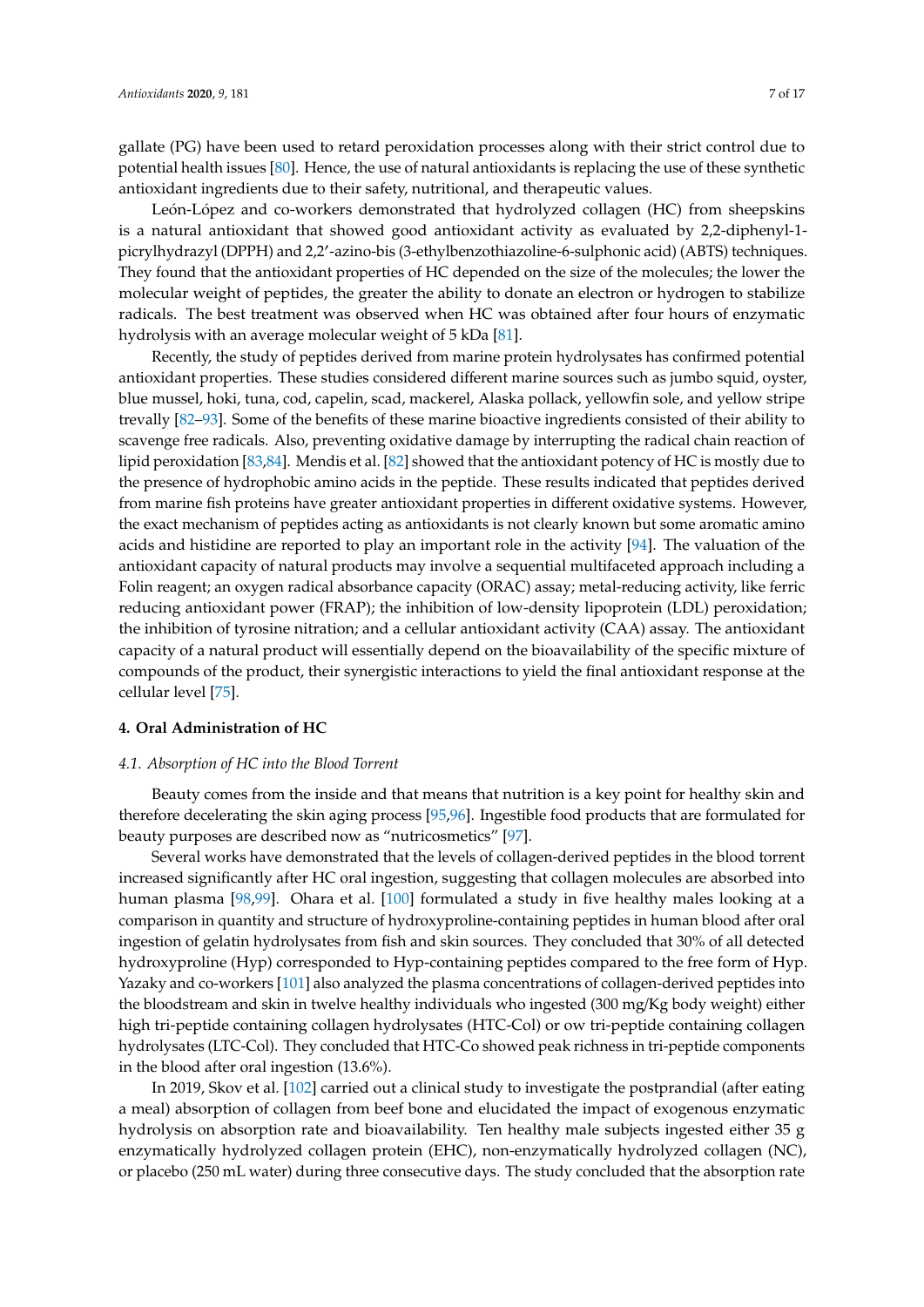and bioavailability of three particular amino acids (Gly, Pro, and Hyp) were significantly higher after oral administration of EHC. The results gathered suggested that ingestion of collagen in its hydrolyzed form promotes a higher absorption rate in the postprandial plasma concentration of total amino acids compared to the NC and placebo group.

Human consumption of dietary supplements such as hydrolyzed collagen has been deemed to be safe. Lopez-Morales et al. [\[103\]](#page-14-10) conducted a detailed experimental work to characterize HC with different techniques such as ultraviolet detection (SEC–UV), reverse phase chromatography coupled to electrospray ionization ion mobility quadrupole time-of-flight spectrometer (RP–HPLCESI–IMS–QTOF), and shaped-pulse water-suppression one (1D)- and two-dimensional (2D) proton nuclear magnetic resonance spectra. Safety and toxicity of HC were assessed in vitro by using CaCo-2 and HepG2 cell lines. They found that HC is safe and no toxic on the evaluated cell lines. The mass distribution pattern obtained by SEC resulted in a range from 1.35 kDa to 17 kDa and RP–HPLCESI–IMS–QTOF showed a range from 2 kDa to 14 kDa. These low molecular weight peptides were soluble in water and able to be digested, absorbed, and transported to the systemic circulation system as peptides in the small intestine [\[104\]](#page-15-0). The absorption of HC tripeptides (Gly-Pro-Hyp) or dipeptides (Pro-Hyp) in the bloodstream was demonstrated in rats' model by Yamamoto and co-workers. This occurs as early as 10 min after oral administration [\[105\]](#page-15-1).

# *4.2. Improvement of Skin Properties*

In 2017, Genovese et al. [\[106\]](#page-15-2) performed a clinical study of 120 healthy volunteers for 90 days. They were instructed to ingest either 50 mL of nutricosmetic formulation (hydrolyzed collagen, hyaluronic acid and N-acetylglucosamine, borage oil, and other ingredients such as vitamins, minerals antioxidants, and additional bioactive ingredients) or 50 mL of placebo (water and other ingredients such as flavors, organic acids, and soybean polysaccharide). The histological analysis revealed that oral supplementation of the nutricosmetic formulation produced an improvement in the structure and stratification of the epidermal layers. The collagen fibers' structural architecture within the dermis was improved. A complementary part of this study was the self-assessment questionnaire. The most relevant answers commented that 95% of the subjects agreed their skin was more hydrated. They answered their skin was more elastic (91.6%), stronger (81.7%), and thicker (91.7%).

Another clinical study was conducted in 85 Chinese female subjects treated to low and high free-formed ratios of Pro-Hyp and Hyp-Gly derived from fish source [\[107\]](#page-15-3). Five-gram samples were ingested for eight weeks. Three physiological measurements were evaluated on the skin; the skin moisture showed a significant increase compared to the placebo. In regard to skin elasticity, a significant improvement of facial skin elasticity after oral ingestion of collagen hydrolysates resulted. The higher ratios of Pro-Hyp and Hyp-Gly showed the best results in skin elasticity. This treatment also appeared to have the best results for surface skin measurements because of a significant reduction in the number of wrinkles, wrinkle area, wrinkle depth, and roughness. Other works from these authors also discovered that oral ingestion of HC decreased the area of UV spots on the skin after four weeks of oral ingestion [\[108\]](#page-15-4).

Similar results on the improvement of the skin were obtained by Ito et al. [\[109\]](#page-15-5) in 40 healthy women by the ingestion of 30-mL of fish-derived collagen and ornithine (CPO) drink. After eight weeks of supplementation, skin elasticity increased in CPO treatments. Skin moisture and TEWL were significantly attenuated on CPO groups compared with placebo. In addition, the number of skin pores was reduced in CPO treatment.

Improvements on skin properties were reported previously [\[110\]](#page-15-6) in a clinical study carried out with fish HC administered to 25 Japanese female subjects diagnosed with dry and rough skin. The results showed that the moisture content of the SC of face-cheek, forearm, and the back of the neck increased significantly after six weeks of daily intake of 7 g of HC. Also, there were significant enhancements in skin elasticity by reducing wrinkles and lowering skin roughness.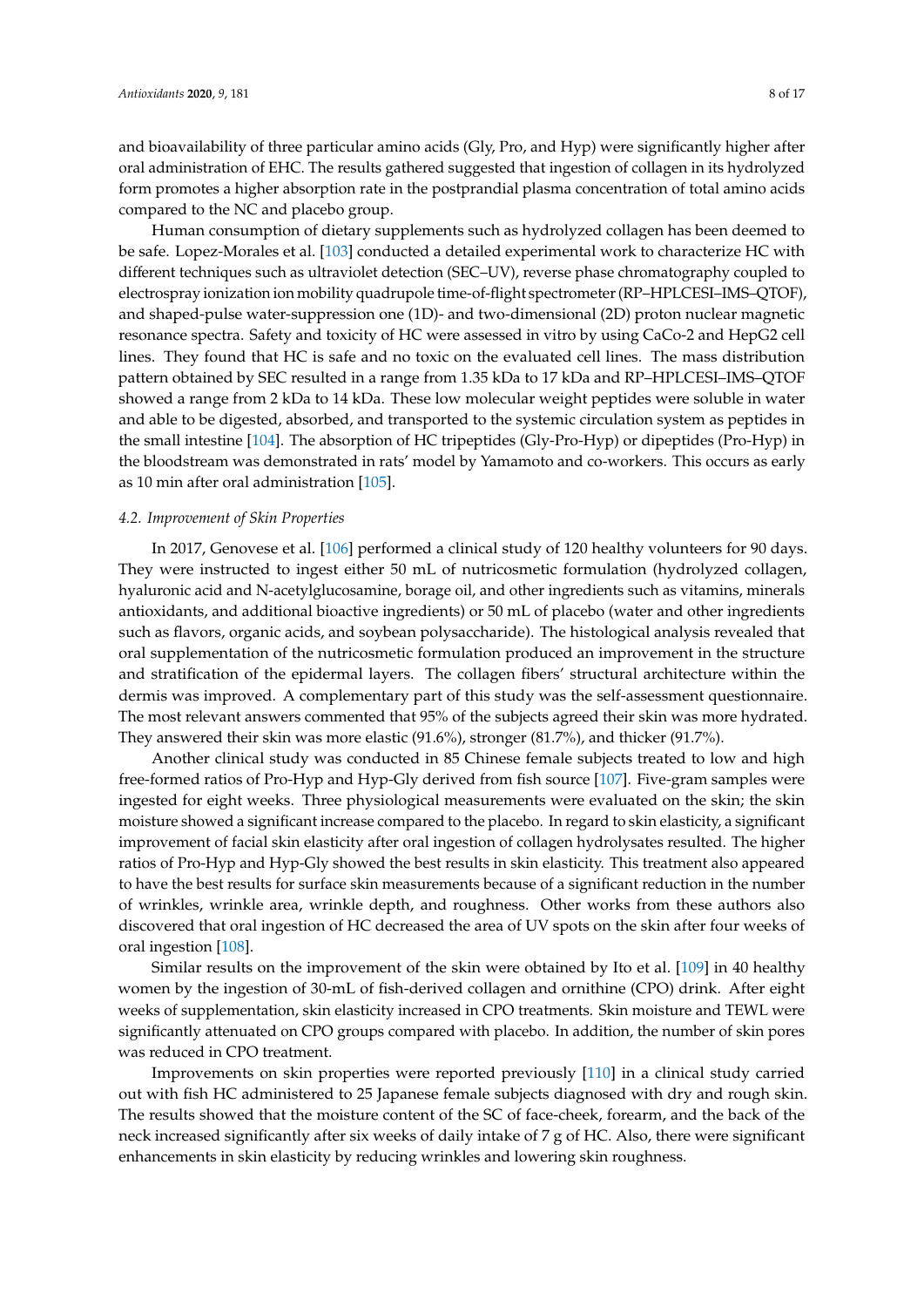Skin aging produces physiological changes at the dermis level and is manifested by visible signs such as dryness, laxity, and wrinkles and photoaging in the face. Schwartz and Park [\[111\]](#page-15-7) developed a study to treat these effects of skin aging. A 1 g mixture of hydrolyzed collagen type II from chicken sternal articular cartilage, hyaluronic acid, and chondroitin sulfate was administered to 26 healthy females for twelve weeks. The study showed that oral supplementation led to a significant decrease in facial lines and wrinkles including skin dryness and scaling.

The benefits of ortho-silicic acid stabilized in hydrolyzed marine collagen as a treatment against the skin aging process were evaluated in another study [\[112\]](#page-15-8). Twenty-two female and male volunteers were counseled to take, before breakfast, one capsule daily with ortho-silicic acid and hydrolyzed marine collagen. After 90 days of treatment, the authors concluded that degenerative changes of the ECM were recovered, stimulation for the synthesis of collagen type I, improvements in skin firmness, texture, and hydration were achieved.

# *4.3. Protection of the Skin Against UV and Melasma*

Ultraviolet is divided into three regions according to wavelength: UV-A (400–315 nm), UV-B (315–280 nm), and UV-C (<280). Continuous exposition to UV-B results in an aged skin with wrinkle formation [\[113\]](#page-15-9). The benefits of a novel oral supplement (CP) prepared with fish skin HC combined with soy peptides and aqueous extract of *Flos Chrysanthemi Alba* were investigated in a clinical study to evaluate the safety and efficacy of CP to treat melasma [\[114\]](#page-15-10). Sixty-two healthy female volunteers who were diagnosed with melasma by a dermatologist were included in the study. They were instructed to take 10 g of CP per day along with breakfast for a period of 60 days. The authors reported a reduction in hyperpigmentation with lighter facial skin tone after oral supplementation of CP. The melanin contrast index in the lesion area was reduced in comparison with the placebo group. Their results suggested that CP inhibited UV-B-induced pigmentation because of the antioxidant activity and tyrosinase inhibitory effects of CP. Lee et al. conducted research to study the effects of oral administration of fish scale collagen peptides on the skin protection when exposed to UV-B. They concluded that consumption of dipeptides in the form of Gly-Pro and Pro-Hyp attenuated the UV-B induced wrinkle formation. The enhancement of other skin properties was reported such as skin hydration, transepidermal water loss, and epidermis thickness [\[115\]](#page-15-11).

#### *4.4. Enhancement of Fibroblast Production and Extracellular Matrix of the Skin*

The extracellular matrix (ECM) is made up of several types of proteins such as collagen type I, elastin, and proteoglycans, which are largely produced and secreted for fibroblasts [\[116](#page-15-12)[,117\]](#page-15-13). Some of the changes from the aging of the skin are the structural modifications of the reticular dermis induced by loss of internal cohesion as well as the rupture and decrease of collagen and elastin fibers. This happens because there is reduced production of fibroblasts responsible for the production of collagen, and collagen fibers are fragmented and thinned [\[118\]](#page-15-14). However, daily intakes of food-derived collagen peptides enhance the growth of fibroblasts. Pro-Hyp and Hyp-Gly dipeptides play an important role in the proliferation of fibroblasts [\[119\]](#page-15-15). It has been demonstrated that the rest of the fragmented collagen inhibits synthesis of procollagen by fibroblasts, blocks their proliferation, induces a senescent fibroblastic morphology, and stimulates the expression of matrix metalloproteinases (MMP) [\[120\]](#page-15-16). These defects impair the structural and mechanical integrity of the dermis and, therefore, alter its functions; reduction of glycosaminoglycans content and consequent loss of water retention in the dermis due to the reduction of hygroscopic capacity of the skin. All these morphological and physiological changes are manifested in the skin as flaccidity and loss of texture.

In 2014, Proksch et al. [\[121\]](#page-15-17) carried out a clinical study in 114 healthy female subjects to investigate the effect of the oral ingestion of 2.5 g porcine type I collagen peptides with an average Mw of 2 kDa for a period of time of eight weeks. The eye wrinkle volume parameter showed good results after four weeks of treatment. However, after eight weeks, the reduction of wrinkles reached up to 20% on average compared to the placebo. Production of procollagen type I and elastin were increased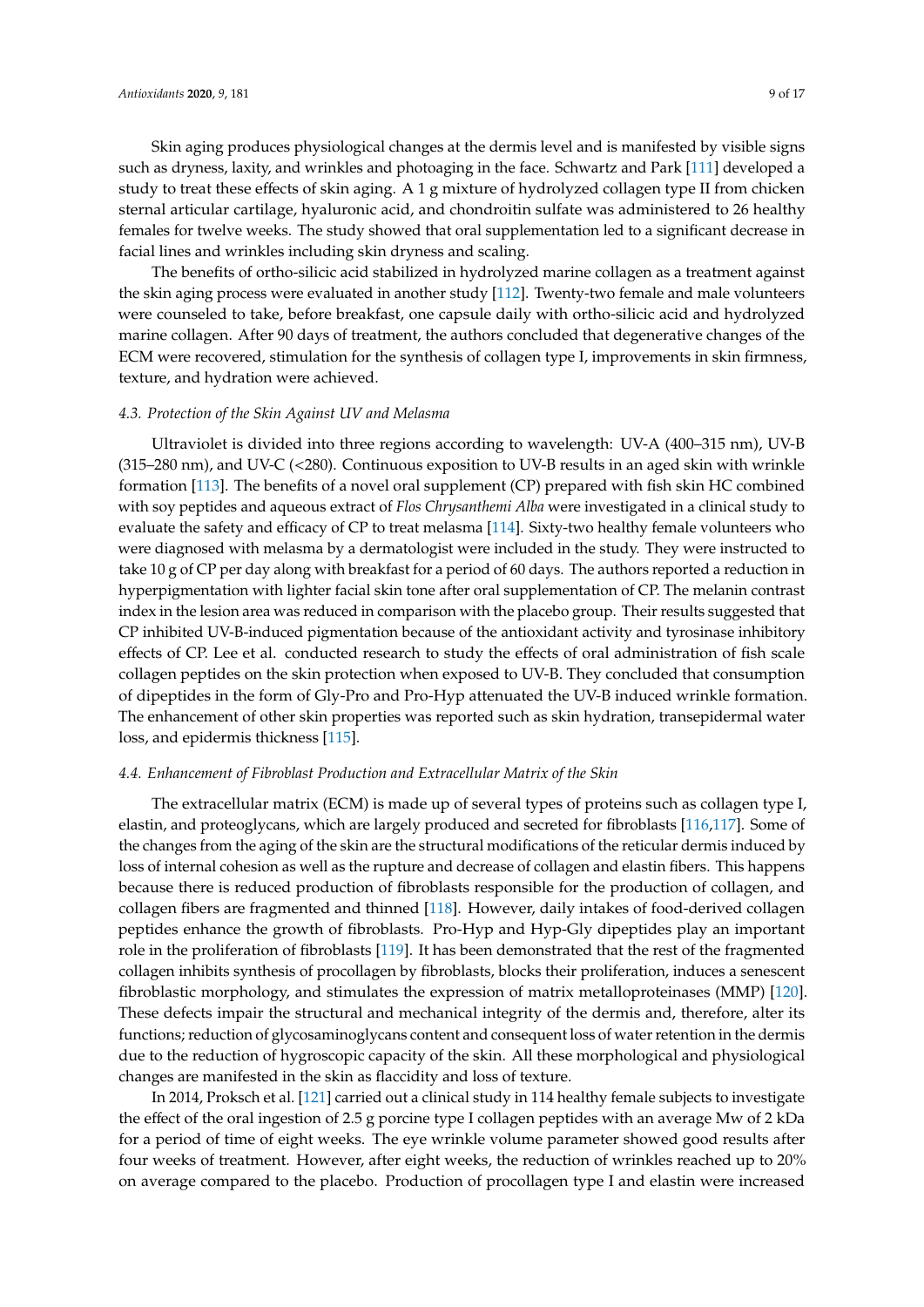by up to 65% and 18%, respectively, after eight weeks of treatment. Fibril content increased by up to 6% compared to the placebo. It is well-known that elastic fibers are essential ECM molecules composing an elastin core surrounding by a mantle of fibrillin-rich microfibrils [\[122\]](#page-15-18). Previous studies have demonstrated that daily intake of collagen peptides decreases the expression levels of matrix metalloproteinase, which is responsible for collagen breakdown [\[123–](#page-16-0)[125\]](#page-16-1).

Borumand and Sibilla conducted research oriented to investigating the effect of a supplement composed of collagen hydrolysates from tilapia and pangasius fish, hyaluronic acid, vitamins, and minerals on skin properties [\[126\]](#page-16-2). The study was carried out in 294 volunteers aged 18–74 years old recruited by 40 dermatologists across five different countries. They were instructed to drink 50 mL of their food supplement once a day. The study was structured into three sections. The first section reported that 69% had either visible or significant improvement in their facial lines after 60 days of treatment. The volunteers improved their facial photoaging problems and skin dryness. The second section reported an increment in dermal collagen density. After 12 weeks of treatment, the magnitude of collagen density was greater on the face than on the forearm. The third section showed that the skin firmness increased by up to 94% when the treatment reached 130 days.

Aserrin and co-workers completed a study to assess the effect of daily oral supplementation with collagen peptides on skin hydration, collagen density, and collagen fragmentation. Human skin explants were used to study the ECM components [\[127\]](#page-16-3). Thirty-three female volunteers, 40–59 years old, were recruited to ingest 10 g of either fish collagen, porcine collagen, or placebo. Porcine collagen showed the best hydration increasing by up to 28% after eight consecutive weeks of intake. Results from the high-frequency ultrasound demonstrated that oral intake of collagen peptides increased the dermal echogenicity significantly immediately after four weeks of treatment. Additionally, this effect persisted after twelve weeks of treatment when compared with the baseline value. Collagen peptides significantly reduced fragmentation after supplementation. Fibers in the skin appear to be larger collagen fragments compared to the placebo and baseline values. The general morphology, glycosaminoglycans, and collagen content of the human skin explants reported that the glycosaminoglycan level in the basal epidermis increased significantly. In correlation with these results, the collagen content of the papillary dermis increased in response to the incubation with collagen peptides. However, the general morphology of the skin was not affected significantly.

# **5. Combination of Both Topical and Oral Intake**

Innovative studies have been carried out with the combination of topical application of peptides extracted from rice and oral supplementation of HC mixed with vitamin A, C, D, and Zinc. This study was developed in 60 healthy female subjects by applying biophysical and skin imaging techniques [\[128\]](#page-16-4). The levels of hydration at deeper layers of the epidermis were improved after one month by the topic application of cosmetic formulation with peptides. However, after 90 days, the skin elasticity and viscoelasticity increased significantly. Oral supplementation of HC improved elasticity on the forehead and nasolabial regions accompanied by the reduction of wrinkles and a decrease in skin pores on the molar region.

#### **6. Conclusions**

Hydrolyzed collagen is a protein that can be easily absorbed into human plasma. It is safe and highly demanded in the nutraceutical industry due to its benefits on the skin and biocompatibility. There were plenty of reports providing evidence that oral ingestion of collagen hydrolysates promotes the growth of fibroblasts and stimulates the production of new collagen type I in the dermis. It makes the skin smoother, softer, and provides enhanced textural properties. Daily intakes of HC decrease the expression levels of matrix metalloproteinase, which is responsible for collagen breakdown. The antioxidant properties of HC are mostly due to the presence of hydrophobic amino acids in the peptide. However, more research is needed in order to investigate the exact mechanism of peptides when acting as antioxidants and its relationship with its aromatic amino acids and histidine components.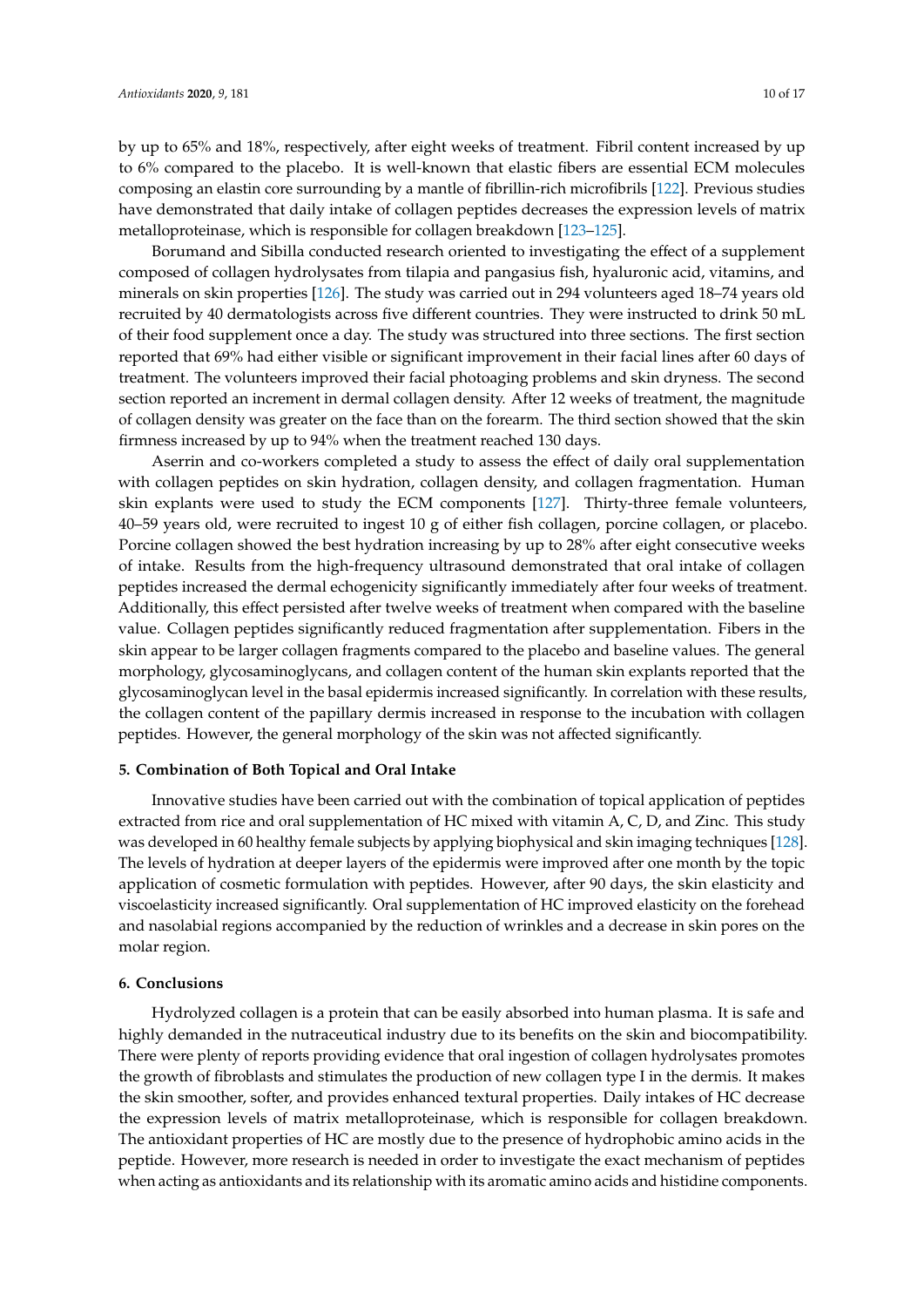HC seems to be an effective bioactive ingredient to improve dermal health and slow down the effects of skin aging.

**Author Contributions:** Conceptualization, A.L.-L. and G.A.-Á.; investigation, G.A.-C.; methodology, G.A.-Á.; writing—original draft, V.C.-G. and G.A.-C.; writing—review and editing, R.J.-A. and G.A.-Á. All authors have read and agreed to the published version of the manuscript.

**Funding:** This research was funded by Uni-Collagen S.A. de C.V., grant number UNI02-GAC-2019.

**Conflicts of Interest:** The authors declare no conflicts of interest.

## **Abbreviations**

| UVA         | Ultraviolet A               |
|-------------|-----------------------------|
| <b>UVB</b>  | Ultraviolet B               |
| SC          | <b>Stratum Corneum</b>      |
| ECM         | Extracellular Matrix        |
| NMF         | Natural Moisturizing Factor |
| <b>TEWL</b> | Transepidermal Water Loss   |
| <b>MMP</b>  | Matrix Metalloproteinases   |
| kDa         | KiloDalton                  |
| HС          | Hydrolyzed Collagen         |
|             |                             |

# **References**

- <span id="page-10-0"></span>1. Sies, H. *Oxidative Stress: Introductory Remarks*; Academic Press: London, UK, 1985; pp. 1–8.
- <span id="page-10-1"></span>2. Shin, J.-W.; Kwon, S.-H.; Choi, J.-Y.; Na, J.-I.; Huh, C.-H.; Choi, H.-R.; Park, K.-C. Molecular Mechanisms of Dermal Aging and Antiaging Approaches. *Int. J. Mol. Sci.* **2019**, *20*, 2126. [\[CrossRef\]](http://dx.doi.org/10.3390/ijms20092126) [\[PubMed\]](http://www.ncbi.nlm.nih.gov/pubmed/31036793)
- <span id="page-10-2"></span>3. Fuller, B. Role of PGE-2 and Other Inflammatory Mediators in Skin Aging and Their Inhibition by Topical Natural Anti-Inflammatories. *Cosmetics* **2019**, *6*, 6. [\[CrossRef\]](http://dx.doi.org/10.3390/cosmetics6010006)
- <span id="page-10-3"></span>4. Levakov, A.; Vuckovic, N.; Dolai, M.; Kacanski, M.M.; Bozanic, S. Age-related skin changes. *Med. Pregl.* **2012**, *65*, 191–195. [\[CrossRef\]](http://dx.doi.org/10.2298/MPNS1206191L)
- <span id="page-10-4"></span>5. Bocheva, G.; Slominski, R.M.; Slominski, A.T. Neuroendocrine Aspects of Skin Aging. *Int. J. Mol. Sci.* **2019**, *20*, 2798. [\[CrossRef\]](http://dx.doi.org/10.3390/ijms20112798) [\[PubMed\]](http://www.ncbi.nlm.nih.gov/pubmed/31181682)
- <span id="page-10-5"></span>6. Kammeyer, A.; Luiten, R.M. Oxidation events and skin aging. *Ageing Res. Rev.* **2015**, *21*, 16–29. [\[CrossRef\]](http://dx.doi.org/10.1016/j.arr.2015.01.001) [\[PubMed\]](http://www.ncbi.nlm.nih.gov/pubmed/25653189)
- 7. Imokawa, G. Melanocyte Activation Mechanisms and Rational Therapeutic Treatments of Solar Lentigos. *Int. J. Mol. Sci.* **2019**, *20*, 3666. [\[CrossRef\]](http://dx.doi.org/10.3390/ijms20153666)
- 8. Krutmann, J. How the sun ages our skin. The dermis as the driving force. *Hautarzt Z. Dermatol. Venerol. Verwandte Geb.* **2011**, *62*, 588–590. [\[CrossRef\]](http://dx.doi.org/10.1007/s00105-011-2132-y)
- <span id="page-10-6"></span>9. Wenk, J.; Brenneisen, P.; Meewes, C.; Wlaschek, M.; Peters, T.; Blaudschun, R.; Ma, W.; Kuhr, L.; Schneider, L.; Scharffetter-Kochanek, K. UV-induced oxidative stress and photoaging. *Curr. Probl. Dermatol.* **2001**, *29*, 83–94.
- <span id="page-10-7"></span>10. Naidoo, K.; Birch-Machin, M.A. Oxidative Stress and Ageing: The Influence of Environmental Pollution, Sunlight and Diet on Skin. *Cosmetics* **2017**, *4*, 4. [\[CrossRef\]](http://dx.doi.org/10.3390/cosmetics4010004)
- <span id="page-10-8"></span>11. Rembiesa, J.; Ruzgas, T.; Engblom, J.; Holefors, A. The Impact of Pollution on Skin and Proper Efficacy Testing for Anti-Pollution Claims. *Cosmetics* **2018**, *5*, 4. [\[CrossRef\]](http://dx.doi.org/10.3390/cosmetics5010004)
- <span id="page-10-9"></span>12. Wlaschek, M.; Tantcheva-Poor, I.; Naderi, L.; Ma, W.; Schneider, L.A.; Razi-Wolf, Z.; Schuller, J.; Scharffetter-Kochanek, K. Solar UV irradiation and dermal photoaging. *J. Photochem. Photobiol. B Biol.* **2001**, *63*, 41–51. [\[CrossRef\]](http://dx.doi.org/10.1016/S1011-1344(01)00201-9)
- <span id="page-10-10"></span>13. Avila Rodríguez, M.I.; Rodríguez Barroso, L.G.; Sánchez, M.L. Collagen: A review on its sources and potential cosmetic applications. *J. Cosmet. Dermatol.* **2018**, *17*, 20–26. [\[CrossRef\]](http://dx.doi.org/10.1111/jocd.12450)
- <span id="page-10-11"></span>14. Eastoe, J.E.; Leach, A.A. Chemical constitution of gelatin. In *The Science and Technology of Gelatin*; Ward, A.G., Courts, A., Eds.; Academic Press Inc.: London, UK, 1977; pp. 73–108.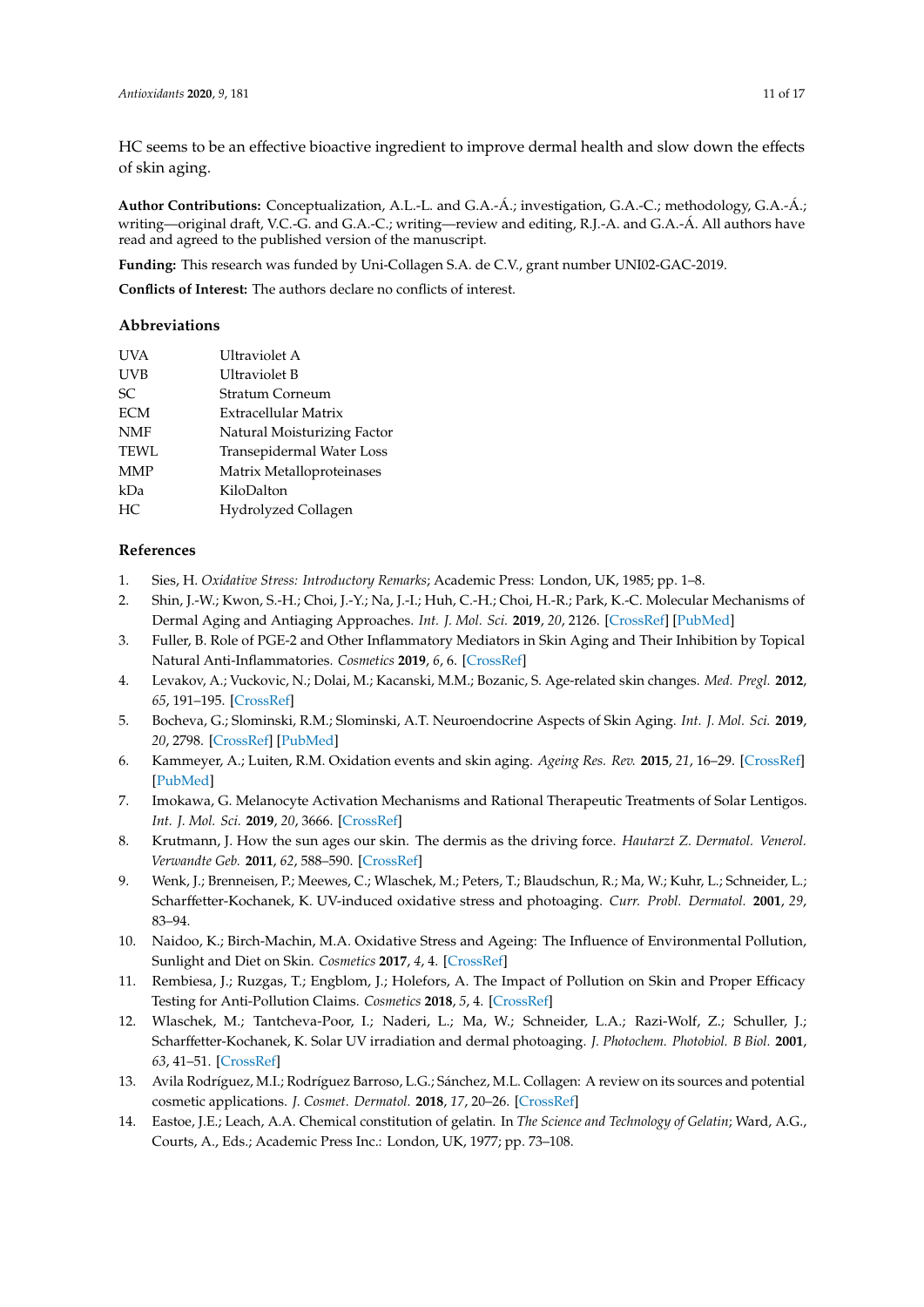- <span id="page-11-0"></span>15. Li, G.Y.; Fukunaga, S.; Takenouchi, K.; Nakamura, F. Comparative study of the physiological properties of collagen, gelatin and collagen hydrolysate as cosmetic materials. *Int. J. Cosmet. Sci.* **2005**, *27*, 101–106. [\[CrossRef\]](http://dx.doi.org/10.1111/j.1467-2494.2004.00251.x)
- <span id="page-11-1"></span>16. Oshimura, E.; Sakamoto, K. Chapter 19—Amino Acids, Peptides, and Proteins. In *Cosmetic Science and Technology*; Sakamoto, K., Lochhead, R.Y., Maibach, H.I., Yamashita, Y., Eds.; Elsevier: Amsterdam, The Netherlands, 2017; pp. 285–303.
- <span id="page-11-2"></span>17. Holmes, R.; Kirk, S.; Tronci, G.; Yang, X.; Wood, D. Influence of telopeptides on the structural and physical properties of polymeric and monomeric acid-soluble type I collagen. *Mater. Sci. Eng. C Mater. Biol. Appl.* **2017**, *77*, 823–827. [\[CrossRef\]](http://dx.doi.org/10.1016/j.msec.2017.03.267)
- 18. Daliri, E.B.-M.; Oh, D.H.; Lee, B.H. Bioactive Peptides. *Foods* **2017**, *6*, 32. [\[CrossRef\]](http://dx.doi.org/10.3390/foods6050032)
- <span id="page-11-3"></span>19. Langmaier, F.; Mládek, M.; Kolomazník, K.; Sukop, S. Isolation of elastin and collagen polypeptides from long cattle tendons as raw material for the cosmetic industry. *Int. J. Cosmet. Sci.* **2002**, *24*, 273–279. [\[CrossRef\]](http://dx.doi.org/10.1046/j.1467-2494.2002.00151.x)
- <span id="page-11-4"></span>20. Liu, D.; Nikoo, M.; Boran, G.; Zhou, P.; Regenstein, J.M. Collagen and gelatin. *Annu. Rev. Food Sci. Technol.* **2015**, *6*, 527–557. [\[CrossRef\]](http://dx.doi.org/10.1146/annurev-food-031414-111800)
- <span id="page-11-5"></span>21. Frei, V.; Perrier, E.; Orly, I.; Huc, A.; Augustin, C.; Damour, O. Activation of fibroblast metabolism in a dermal and skin equivalent model: A screening test for activity of peptides. *Int. J. Cosmet. Sci.* **1998**, *20*, 159–173. [\[CrossRef\]](http://dx.doi.org/10.1046/j.1467-2494.1998.171748.x) [\[PubMed\]](http://www.ncbi.nlm.nih.gov/pubmed/18505500)
- <span id="page-11-6"></span>22. Schagen, S.K.; Zampeli, V.A.; Makrantonaki, E.; Zouboulis, C.C. Discovering the link between nutrition and skin aging. *Derm. Endocrinol.* **2012**, *4*, 298–307. [\[CrossRef\]](http://dx.doi.org/10.4161/derm.22876) [\[PubMed\]](http://www.ncbi.nlm.nih.gov/pubmed/23467449)
- <span id="page-11-7"></span>23. Kligman, A. The future of cosmeceuticals: An interview with Albert Kligman, MD, PhD. Interview by Zoe Diana Draelos. *Dermatol. Surg. O*ff*. Publ. Am. Soc. Dermatol. Surg.* **2005**, *31*, 890–891.
- <span id="page-11-8"></span>24. Wertz, P.W. Lipids and the Permeability and Antimicrobial Barriers of the Skin. *J. Lipids* **2018**, *2018*. [\[CrossRef\]](http://dx.doi.org/10.1155/2018/5954034) [\[PubMed\]](http://www.ncbi.nlm.nih.gov/pubmed/30245886)
- <span id="page-11-9"></span>25. Natarajan, V.T.; Ganju, P.; Ramkumar, A.; Grover, R.; Gokhale, R.S. Multifaceted pathways protect human skin from UV radiation. *Nat. Chem. Biol.* **2014**, *10*, 542–551. [\[CrossRef\]](http://dx.doi.org/10.1038/nchembio.1548) [\[PubMed\]](http://www.ncbi.nlm.nih.gov/pubmed/24937072)
- <span id="page-11-10"></span>26. Wertz, P.W. Lipids and barrier function of the skin. *Acta Derm. Venereol. Suppl.* **2000**, *208*, 7–11. [\[CrossRef\]](http://dx.doi.org/10.1080/000155500750042790) [\[PubMed\]](http://www.ncbi.nlm.nih.gov/pubmed/10884933)
- <span id="page-11-11"></span>27. Feingold, K.R. Thematic review series: Skin lipids. The role of epidermal lipids in cutaneous permeability barrier homeostasis. *J. Lipid Res.* **2007**, *48*, 2531–2546. [\[CrossRef\]](http://dx.doi.org/10.1194/jlr.R700013-JLR200)
- <span id="page-11-12"></span>28. Jones, L.A.; Smith, A.M. Tactile sensory system: Encoding from the periphery to the cortex. *Wiley Interdiscip. Rev. Syst. Biol. Med.* **2014**, *6*, 279–287. [\[CrossRef\]](http://dx.doi.org/10.1002/wsbm.1267)
- <span id="page-11-13"></span>29. Benson, H.A. Transdermal drug delivery: Penetration enhancement techniques. *Curr. Drug Deliv.* **2005**, *2*, 23–33. [\[CrossRef\]](http://dx.doi.org/10.2174/1567201052772915) [\[PubMed\]](http://www.ncbi.nlm.nih.gov/pubmed/16305405)
- <span id="page-11-14"></span>30. Barry, B.W. Novel mechanisms and devices to enable successful transdermal drug delivery. *Eur. J. Pharm. Sci. O*ff*. J. Eur. Fed. Pharm. Sci.* **2001**, *14*, 101–114. [\[CrossRef\]](http://dx.doi.org/10.1016/S0928-0987(01)00167-1)
- <span id="page-11-15"></span>31. Mojumdar, E.H.; Pham, Q.D.; Topgaard, D.; Sparr, E. Skin hydration: Interplay between molecular dynamics, structure and water uptake in the stratum corneum. *Sci. Rep.* **2017**, *7*, 15712. [\[CrossRef\]](http://dx.doi.org/10.1038/s41598-017-15921-5) [\[PubMed\]](http://www.ncbi.nlm.nih.gov/pubmed/29146971)
- <span id="page-11-16"></span>32. Chvapli, M.; Eckmayer, Z. Role of proteins in cosmetics. *Int. J. Cosmet. Sci.* **1985**, *7*, 41–49. [\[CrossRef\]](http://dx.doi.org/10.1111/j.1467-2494.1985.tb00395.x) [\[PubMed\]](http://www.ncbi.nlm.nih.gov/pubmed/19460013)
- <span id="page-11-17"></span>33. CIR. 7 Final Report on the Safety Assessment of Hydrolyzed Collagen. Cosmetic Ingredient Review. *J. Am. Coll. Toxicol.* **1985**, *4*, 199–221. [\[CrossRef\]](http://dx.doi.org/10.3109/10915818509078691)
- <span id="page-11-18"></span>34. CIR. Annual review of cosmetic ingredient safety assessments-2004/2005. *Int. J. Toxicol.* **2006**, *25*, 1–89. [\[CrossRef\]](http://dx.doi.org/10.1080/10915810600964618) [\[PubMed\]](http://www.ncbi.nlm.nih.gov/pubmed/17090479)
- <span id="page-11-19"></span>35. CIR. *Safety Assessment of Skin and Connective Tissue-Derived Proteins and Peptides as Used in Cosmetics*; Cosmetic Ingredient Review: Washington, DC, USA, 2017; pp. 1–28.
- <span id="page-11-20"></span>36. Lintner, K. Peptides and proteins. In *Cosmetic Dermatology, Products and Procedures*; Draelos, Z.D., Ed.; Wiley-Blackwell: West Sussex, UK, 2010; pp. 292–301.
- <span id="page-11-21"></span>37. Ranade, V.V. Drug delivery systems. 6. Transdermal drug delivery. *J. Clin. Pharmacol.* **1991**, *31*, 401–418. [\[CrossRef\]](http://dx.doi.org/10.1002/j.1552-4604.1991.tb01895.x) [\[PubMed\]](http://www.ncbi.nlm.nih.gov/pubmed/2050824)
- <span id="page-11-22"></span>38. Gorouhi, F.; Maibach, H.I. Role of topical peptides in preventing or treating aged skin. *Int. J. Cosmet. Sci.* **2009**, *31*, 327–345. [\[CrossRef\]](http://dx.doi.org/10.1111/j.1468-2494.2009.00490.x) [\[PubMed\]](http://www.ncbi.nlm.nih.gov/pubmed/19570099)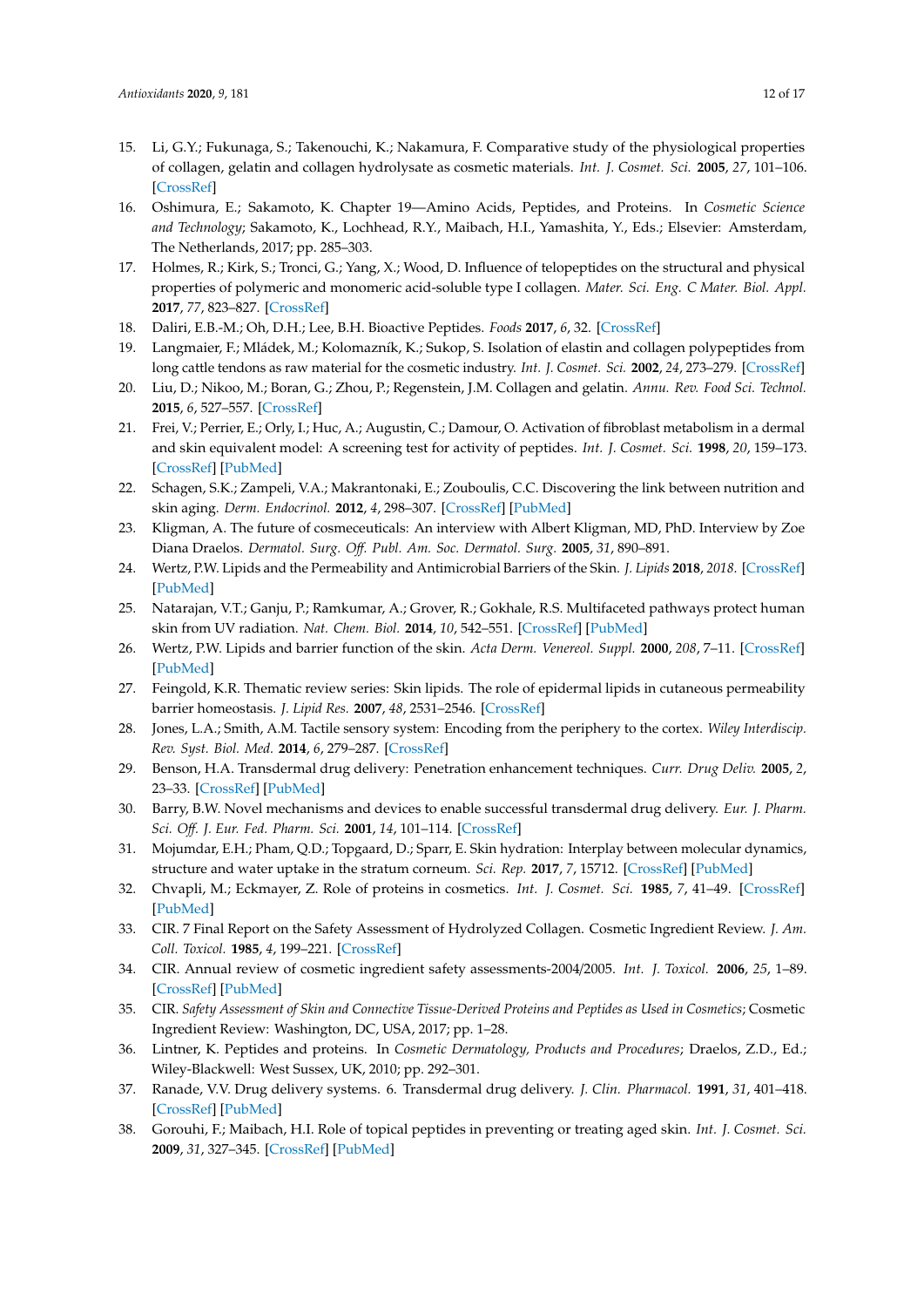- <span id="page-12-0"></span>39. Zhang, H.; Pan, D.; Dong, Y.; Su, W.; Su, H.; Wei, X.; Yang, C.; Jing, L.; Tang, X.; Li, X.; et al. Transdermal permeation effect of collagen hydrolysates of deer sinew on mouse skin, ex vitro, and antioxidant activity, increased type I collagen secretion of percutaneous proteins in NIH/3T3 cells. *J. Cosmet. Dermatol.* **2019**. [\[CrossRef\]](http://dx.doi.org/10.1111/jocd.13041)
- <span id="page-12-1"></span>40. Secchi, G. Role of protein in cosmetics. *Clin. Dermatol.* **2008**, *26*, 321–325. [\[CrossRef\]](http://dx.doi.org/10.1016/j.clindermatol.2008.04.004)
- <span id="page-12-2"></span>41. Sionkowska, A.; Skrzyński, S.; Śmiechowski, K.; Kołodziejczak, A. The review of versatile application of collagen. *Polym. Adv. Technol.* **2017**, *28*, 4–9. [\[CrossRef\]](http://dx.doi.org/10.1002/pat.3842)
- <span id="page-12-3"></span>42. Chai, H.J.; Li, J.H.; Huang, H.N.; Li, T.L.; Chan, Y.L.; Shiau, C.Y.; Wu, C.J. Effects of sizes and conformations of fish-scale collagen peptides on facial skin qualities and transdermal penetration efficiency. *J. Biomed. Biotechnol.* **2010**, *2010*, 757301. [\[CrossRef\]](http://dx.doi.org/10.1155/2010/757301) [\[PubMed\]](http://www.ncbi.nlm.nih.gov/pubmed/20625414)
- <span id="page-12-4"></span>43. Byrne, A.J.; Al-Bader, T.; Kerrigan, D.; Hickey, S.; Laloeuf, A.; Rawlings, A.V. Synergistic action of a triple peptide complex on an essential extra-cellular matrix protein exhibits significant anti-aging benefits. *J. Cosmet. Dermatol.* **2010**, *9*, 108–116. [\[CrossRef\]](http://dx.doi.org/10.1111/j.1473-2165.2010.00494.x)
- <span id="page-12-5"></span>44. Trookman, N.S.; Rizer, R.L.; Ford, R.; Ho, E.; Gotz, V. Immediate and Long-term Clinical Benefits of a Topical Treatment for Facial Lines and Wrinkles. *J. Clin. Aesthet. Derm.* **2009**, *2*, 38–43.
- <span id="page-12-6"></span>45. Swatschek, D.; Schatton, W.; Kellermann, J.; Muller, W.E.; Kreuter, J. Marine sponge collagen: Isolation, characterization and effects on the skin parameters surface-pH, moisture and sebum. *Eur. J. Pharm. Biopharm. O*ff*. J. Arb. Pharm. Verfahr.* **2002**, *53*, 107–113. [\[CrossRef\]](http://dx.doi.org/10.1016/S0939-6411(01)00192-8)
- <span id="page-12-7"></span>46. Berardesca, E.; Abril, E.; Serio, M.; Cameli, N. Effects of topical gluco-oligosaccharide and collagen tripeptide F in the treatment of sensitive atopic skin. *Int. J. Cosmet. Sci.* **2009**, *31*, 271–277. [\[CrossRef\]](http://dx.doi.org/10.1111/j.1468-2494.2009.00495.x) [\[PubMed\]](http://www.ncbi.nlm.nih.gov/pubmed/19496838)
- <span id="page-12-9"></span><span id="page-12-8"></span>47. Lupo, M.P.; Cole, A.L. Cosmeceutical peptides. *Dermatol. Ther.* **2007**, *20*, 343–349. [\[CrossRef\]](http://dx.doi.org/10.1111/j.1529-8019.2007.00148.x) [\[PubMed\]](http://www.ncbi.nlm.nih.gov/pubmed/18045359)
- 48. Bode, W.; Fernandez-Catalan, C.; Grams, F.; Gomis-Ruth, F.X.; Nagase, H.; Tschesche, H.; Maskos, K. Insights into MMP-TIMP interactions. *Ann. N. Y. Acad. Sci.* **1999**, *878*, 73–91. [\[CrossRef\]](http://dx.doi.org/10.1111/j.1749-6632.1999.tb07675.x)
- <span id="page-12-10"></span>49. Xhauflaire-Uhoda, E.; Fontaine, K.; Piérard, G.E. Kinetics of moisturizing and firming effects of cosmetic formulations. *Int. J. Cosmet. Sci.* **2008**, *30*, 131–138. [\[CrossRef\]](http://dx.doi.org/10.1111/j.1468-2494.2008.00436.x)
- <span id="page-12-11"></span>50. Sethi, A.; Kaur, T.; Malhotra, S.; Gambhir, M. Moisturizers: The slippery road. *Indian J. Dermatol.* **2016**, *61*, 279–287. [\[CrossRef\]](http://dx.doi.org/10.4103/0019-5154.182427) [\[PubMed\]](http://www.ncbi.nlm.nih.gov/pubmed/27293248)
- 51. Flynn, T.C.; Petros, J.; Clark, R.E.; Viehman, G.E. Dry skin and moisturizers. *Clin. Dermatol.* **2001**, *19*, 387–392. [\[CrossRef\]](http://dx.doi.org/10.1016/S0738-081X(01)00199-7)
- <span id="page-12-12"></span>52. Kraft, J.N.; Lynde, C.W. Moisturizers: What they are and a practical approach to product selection. *Ski. Ther. Lett.* **2005**, *10*, 1–8.
- <span id="page-12-13"></span>53. Spada, F.; Barnes, T.M.; Greive, K.A. Skin hydration is significantly increased by a cream formulated to mimic the skin's own natural moisturizing systems. *Clin. Cosmet. Investig. Dermatol.* **2018**, *11*, 491–497. [\[CrossRef\]](http://dx.doi.org/10.2147/CCID.S177697)
- <span id="page-12-14"></span>54. Ciszek, A. Variability of skin pH after the use of different collagen gels. *J. Cosmet. Dermatol.* **2017**, *16*, 531–536. [\[CrossRef\]](http://dx.doi.org/10.1111/jocd.12303)
- <span id="page-12-15"></span>55. Sandilands, A.; Sutherland, C.; Irvine, A.D.; McLean, W.H. Filaggrin in the frontline: Role in skin barrier function and disease. *J. Cell Sci.* **2009**, *122*, 1285–1294. [\[CrossRef\]](http://dx.doi.org/10.1242/jcs.033969)
- <span id="page-12-16"></span>56. Zanna, N. Defeating dry skin: Treatments, topical ingredients and the role of nutrition. *J. Aesthet. Nurs.* **2015**, *4*, 478–485. [\[CrossRef\]](http://dx.doi.org/10.12968/joan.2015.4.10.478)
- <span id="page-12-17"></span>57. Duplan, H.; Nocera, T. Skin hydration and hydrating products. *Ann. Dermatol. Venereol.* **2018**, *145*, 376–384. [\[CrossRef\]](http://dx.doi.org/10.1016/j.annder.2018.03.004)
- <span id="page-12-18"></span>58. Gioia, F.; Celleno, L. The dynamics of transepidermal water loss (TEWL) from hydrated skin. *Ski. Res. Technol.* **2002**, *8*, 178–186. [\[CrossRef\]](http://dx.doi.org/10.1034/j.1600-0846.2002.10342.x)
- <span id="page-12-19"></span>59. Bernengo, J.-C.; de Rigal, J. Physical Methods to Measure Stratum Corneum Water Content In Vivo. In *Agache's Measuring the Skin: Non-Invasive Investigations, Physiology, Normal Constants*; Humbert, P., Fanian, F., Maibach, H.I., Agache, P., Eds.; Springer International Publishing: Cham, Switzerland, 2017; pp. 299–340.
- <span id="page-12-20"></span>60. Milani, M.; Sparavigna, A. The 24-hour skin hydration and barrier function effects of a hyaluronic 1%, glycerin 5%, and Centella asiatica stem cells extract moisturizing fluid: An intra-subject, randomized, assessor-blinded study. *Clin. Cosmet. Investig. Dermatol.* **2017**, *10*, 311–315. [\[CrossRef\]](http://dx.doi.org/10.2147/CCID.S144180)
- <span id="page-12-21"></span>61. Voegeli, R.; Gierschendorf, J.; Summers, B.; Rawlings, A.V. Facial skin mapping: From single point bio-instrumental evaluation to continuous visualization of skin hydration, barrier function, skin surface pH, and sebum in different ethnic skin types. *Int. J. Cosmet. Sci.* **2019**, *41*, 411–424. [\[CrossRef\]](http://dx.doi.org/10.1111/ics.12562)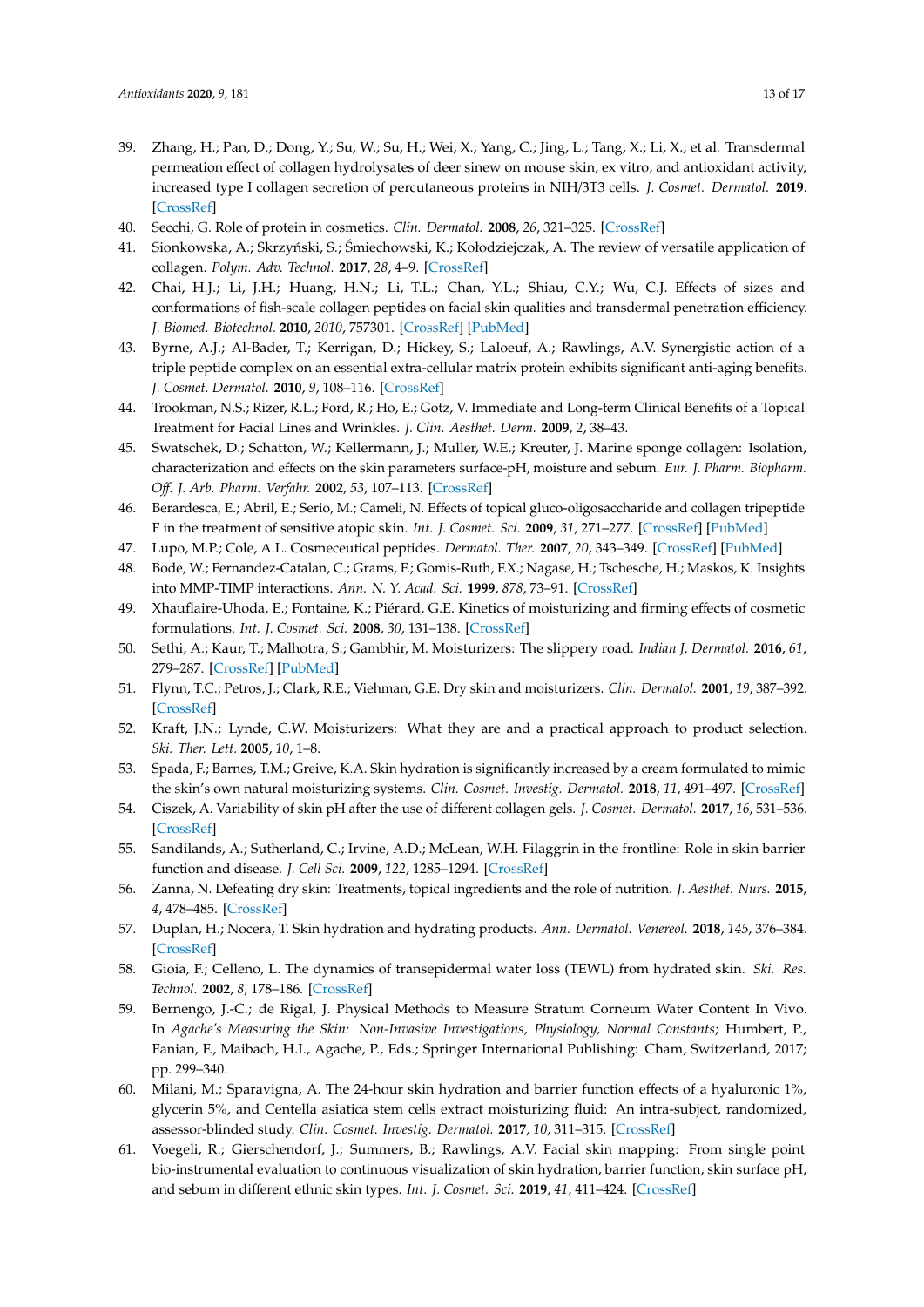- <span id="page-13-0"></span>62. Guzmán-Alonso, M.; Cortazár, T.M. Water content at different skin depths and the influence of moisturizing formulations. *Househ. Pers. Care Today* **2016**, *11*, 35–40.
- <span id="page-13-1"></span>63. Bielfeldt, S.; Schoder, V.; Ely, U.; Van Der Pol, A.; De Sterke, J.; Wilhelm, K.-P. Assessment of human stratum corneum thickness and its barrier properties by in-vivo confocal Raman spectroscopy. *Int. J. Cosmet. Sci.* **2009**, *31*, 479–480. [\[CrossRef\]](http://dx.doi.org/10.1111/j.1468-2494.2009.00532_2.x)
- <span id="page-13-2"></span>64. Verdier-Sevrain, S.; Bonte, F. Skin hydration: A review on its molecular mechanisms. *J. Cosmet. Dermatol.* **2007**, *6*, 75–82. [\[CrossRef\]](http://dx.doi.org/10.1111/j.1473-2165.2007.00300.x)
- <span id="page-13-3"></span>65. Gniadecka, M.; Faurskov Nielsen, O.; Christensen, D.H.; Wulf, H.C. Structure of water, proteins, and lipids in intact human skin, hair, and nail. *J. Investig. Dermatol.* **1998**, *110*, 393–398. [\[CrossRef\]](http://dx.doi.org/10.1046/j.1523-1747.1998.00146.x)
- <span id="page-13-4"></span>66. Waller, J.M.; Maibach, H.I. Age and skin structure and function, a quantitative approach (II): Protein, glycosaminoglycan, water, and lipid content and structure. *Ski. Res. Technol.* **2006**, *12*, 145–154. [\[CrossRef\]](http://dx.doi.org/10.1111/j.0909-752X.2006.00146.x)
- <span id="page-13-5"></span>67. Qassem, M.; Kyriacou, P. Review of Modern Techniques for the Assessment of Skin Hydration. *Cosmetics* **2019**, *6*, 19. [\[CrossRef\]](http://dx.doi.org/10.3390/cosmetics6010019)
- 68. Egawa, M. In vivo simultaneous measurement of urea and water in the human stratum corneum by diffuse-reflectance near-infrared spectroscopy. *Ski. Res. Technol.* **2009**, *15*, 195–199. [\[CrossRef\]](http://dx.doi.org/10.1111/j.1600-0846.2009.00353.x)
- <span id="page-13-6"></span>69. Wang, H.; Zhang, Q.; Mao, G.; Conroy, O.; Pyatski, Y.; Fevola, M.J.; Cula, G.O.; Maitra, P.; Mendelsohn, R.; Flach, C.R. Novel confocal Raman microscopy method to investigate hydration mechanisms in human skin. *Skin. Res. Technol.* **2019**, *25*, 653–661. [\[CrossRef\]](http://dx.doi.org/10.1111/srt.12698) [\[PubMed\]](http://www.ncbi.nlm.nih.gov/pubmed/30932226)
- <span id="page-13-7"></span>70. Huang, X.; Yeo, W.H.; Liu, Y.; Rogers, J.A. Epidermal differential impedance sensor for conformal skin hydration monitoring. *Biointerphases* **2012**, *7*, 52. [\[CrossRef\]](http://dx.doi.org/10.1007/s13758-012-0052-8) [\[PubMed\]](http://www.ncbi.nlm.nih.gov/pubmed/22915327)
- 71. Webb, R.C.; Bonifas, A.P.; Behnaz, A.; Zhang, Y.; Yu, K.J.; Cheng, H.; Shi, M.; Bian, Z.; Liu, Z.; Kim, Y.-S.; et al. Ultrathin conformal devices for precise and continuous thermal characterization of human skin. *Nat. Mater.* **2013**, *12*, 938–944. [\[CrossRef\]](http://dx.doi.org/10.1038/nmat3755) [\[PubMed\]](http://www.ncbi.nlm.nih.gov/pubmed/24037122)
- 72. Krishnan, S.; Shi, Y.; Webb, R.C.; Ma, Y.; Bastien, P.; Crawford, K.E.; Wang, A.; Feng, X.; Manco, M.; Kurniawan, J.; et al. Multimodal epidermal devices for hydration monitoring. *Microsyst. Amp Nanoeng.* **2017**, *3*, 17014. [\[CrossRef\]](http://dx.doi.org/10.1038/micronano.2017.14) [\[PubMed\]](http://www.ncbi.nlm.nih.gov/pubmed/31057861)
- 73. Woo, Y.-A.; Ahn, J.-W.; Chun, I.-K.; Kim, H.-J. Development of a Method for the Determination of Human Skin Moisture Using a Portable Near-Infrared System. *Anal. Chem.* **2001**, *73*, 4964–4971. [\[CrossRef\]](http://dx.doi.org/10.1021/ac0102563) [\[PubMed\]](http://www.ncbi.nlm.nih.gov/pubmed/11681473)
- <span id="page-13-8"></span>74. Fluhr, J.W.; Darlenski, R. Transepidermal Water Loss (TEWL). In *Non Invasive Diagnostic Techniques in Clinical Dermatology*; Berardesca, E., Maibach, H.I., Wilhelm, K.-P., Eds.; Springer: Berlin/Heidelberg, Germany, 2014; pp. 353–356.
- <span id="page-13-9"></span>75. Lopez-Alarcon, C.; Denicola, A. Evaluating the antioxidant capacity of natural products: A review on chemical and cellular-based assays. *Anal. Chim. Acta* **2013**, *763*, 1–10. [\[CrossRef\]](http://dx.doi.org/10.1016/j.aca.2012.11.051)
- <span id="page-13-10"></span>76. Hermund, D.B. Antioxidant properties of seaweed-derived substances. In *Bioactive Seaweeds for Food Applications, Natural Ingredients for Healty Diets*; Qin, Y., Ed.; Academic Press: London, UK, 2018; pp. 201–222.
- <span id="page-13-11"></span>77. Silva, S.; Ferreira, M.; Oliveira, A.S.; Magalhães, C.; Sousa, M.E.; Pinto, M.; Sousa Lobo, J.M.; Almeida, I.F. Evolution of the use of antioxidants in anti-ageing cosmetics. *Int. J. Cosmet. Sci.* **2019**, *41*, 378–386. [\[CrossRef\]](http://dx.doi.org/10.1111/ics.12551)
- <span id="page-13-12"></span>78. Esfandi, R.; Walters, M.E.; Tsopmo, A. Antioxidant properties and potential mechanisms of hydrolyzed proteins and peptides from cereals. *Heliyon* **2019**, *5*, e01538. [\[CrossRef\]](http://dx.doi.org/10.1016/j.heliyon.2019.e01538) [\[PubMed\]](http://www.ncbi.nlm.nih.gov/pubmed/31183417)
- <span id="page-13-13"></span>79. Kim, S.-K.; Wijesekara, I. Development and biological activities of marine-derived bioactive peptides: A review. *J. Funct. Foods* **2010**, *2*, 1–9. [\[CrossRef\]](http://dx.doi.org/10.1016/j.jff.2010.01.003)
- <span id="page-13-14"></span>80. Hettiarachchy, N.S.; Glenn, K.C.; Gnanasambandam, R.; Johnson, M.G. Natural Antioxidant Extract from Fenugreek (Trigonella foenumgraecum) for Ground Beef Patties. *J. Food Sci.* **1996**, *61*, 516–519. [\[CrossRef\]](http://dx.doi.org/10.1111/j.1365-2621.1996.tb13146.x)
- <span id="page-13-15"></span>81. León-López, A.; Fuentes-Jiménez, L.; Hernández-Fuentes, A.D.; Campos-Montiel, R.G.; Aguirre-Álvarez, G. Hydrolysed Collagen from Sheepskins as a Source of Functional Peptides with Antioxidant Activity. *Int. J. Mol. Sci.* **2019**, *20*, 3931. [\[CrossRef\]](http://dx.doi.org/10.3390/ijms20163931) [\[PubMed\]](http://www.ncbi.nlm.nih.gov/pubmed/31412541)
- <span id="page-13-16"></span>82. Mendis, E.; Rajapakse, N.; Byun, H.G.; Kim, S.K. Investigation of jumbo squid (Dosidicus gigas) skin gelatin peptides for their in vitro antioxidant effects. *Life Sci.* **2005**, *77*, 2166–2178. [\[CrossRef\]](http://dx.doi.org/10.1016/j.lfs.2005.03.016) [\[PubMed\]](http://www.ncbi.nlm.nih.gov/pubmed/15916780)
- <span id="page-13-17"></span>83. Qian, Z.J.; Jung, W.K.; Byun, H.G.; Kim, S.K. Protective effect of an antioxidative peptide purified from gastrointestinal digests of oyster, Crassostrea gigas against free radical induced DNA damage. *Bioresour. Technol.* **2008**, *99*, 3365–3371. [\[CrossRef\]](http://dx.doi.org/10.1016/j.biortech.2007.08.018) [\[PubMed\]](http://www.ncbi.nlm.nih.gov/pubmed/17904358)
- <span id="page-13-18"></span>84. Rajapakse, N.; Mendis, E.; Jung, W.K.; Je, J.Y.; Kim, S.K. Purification of a radical scavenging peptide from fermented mussel sauce and its antioxidant properties. *Food Res. Int.* **2005**, *38*, 175–182. [\[CrossRef\]](http://dx.doi.org/10.1016/j.foodres.2004.10.002)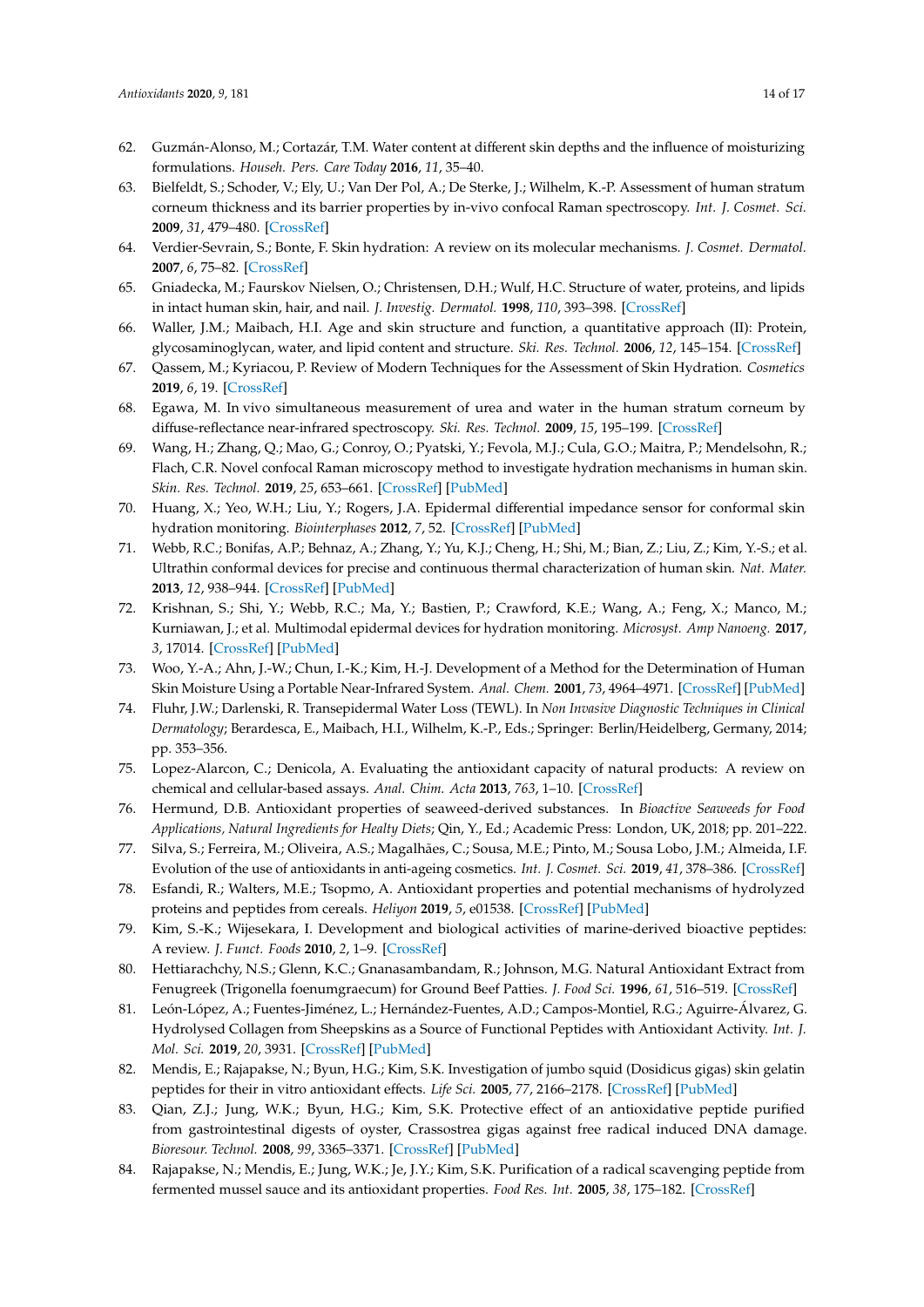- 85. Kim, S.Y.; Je, J.Y.; Kim, S.K. Purification and characterization of antioxidant peptide from hoki (Johnius belengerii) frame protein by gastrointestinal digestion. *J. Nutr. Biochem.* **2007**, *18*, 31–38. [\[CrossRef\]](http://dx.doi.org/10.1016/j.jnutbio.2006.02.006) [\[PubMed\]](http://www.ncbi.nlm.nih.gov/pubmed/16563720)
- 86. Je, J.Y.; Qian, Z.J.; Lee, S.H.; Byun, H.G.; Kim, S.K. Purification and antioxidant properties of bigeye tuna (Thunnus obesus) dark muscle peptide on free radical-mediated oxidative systems. *J. Med. Food* **2008**, *11*, 629–637. [\[CrossRef\]](http://dx.doi.org/10.1089/jmf.2007.0114)
- 87. Slizyte, R.; Mozuraityte, R.; Martinez-Alvarez, O.; Falch, E.; Fouchereau-Peron, M.; Rustad, T. Functional, bioactive and antioxidative properties of hydrolysates obtained from cod (*Gadus morhua*) backbones. *Process Biochem.* **2009**, *44*, 668–677. [\[CrossRef\]](http://dx.doi.org/10.1016/j.procbio.2009.02.010)
- 88. Thinsilakul, Y.; Benjakul, S.; Shahidi, F. Antioxidative activity of protein hydrolysate from round scad muscle using alcalase and flavourzyme. *J. Food Biochem.* **2007**, *31*, 266–287. [\[CrossRef\]](http://dx.doi.org/10.1111/j.1745-4514.2007.00111.x)
- 89. Amarowicz, R.; Shahidi, F. Antioxidant activity of peptide fractions of capelin protein hydrolysates. *Food Chem.* **1997**, *58*, 355–359. [\[CrossRef\]](http://dx.doi.org/10.1016/S0308-8146(96)00229-4)
- 90. Wu, H.C.; Chen, H.M.; Shiau, C.Y. Free amino acids and peptides as related to antioxidant properties in protein hydrolysates of mackerel (*Scomber austriasicus*). *Food Res. Int.* **2003**, *36*, 949–957. [\[CrossRef\]](http://dx.doi.org/10.1016/S0963-9969(03)00104-2)
- 91. Cho, S.-S.; Hyo-ku, L.; Yeon, Y.C.; Kim, M.J.; Soo, S.E.; Eun-Hwa, S.; Myoung-Gun, C.; Lim, J.D. Isolation and characterization of bioactive peptides from Hwangtae (yellowish dried Alaska pollack) protein hydrolysate. *J. Food Sci. Nutr.* **2008**, *13*, 196–203.
- 92. Jun, S.-Y.; Park, P.-J.; Jung, W.-K.; Kim, S.-K. Purification and characterization of an antioxidative peptide from enzymatic hydrolysate of yellowfin sole (*Limanda aspera*) frame protein. *Eur. Food Res. Technol.* **2004**, *219*, 20–26.
- <span id="page-14-0"></span>93. Klompong, V.; Benjakul, S.; Yachai, M.; Visessanguan, W.; Shahidi, F.; Hayes, K.D. Amino acid composition and antioxidative peptides from protein hydrolysates of yellow stripe Trevally (*Selaroides leptolepis*). *J. Food Sci.* **2009**, *74*, C126–C133. [\[CrossRef\]](http://dx.doi.org/10.1111/j.1750-3841.2009.01047.x) [\[PubMed\]](http://www.ncbi.nlm.nih.gov/pubmed/19323726)
- <span id="page-14-1"></span>94. Kim, S.-K.; Wijesekara, I.; Park, E.Y.; Matsumura, Y.; Nakamura, Y.; Sato, K. Proteins and peptides as antioxidants. In *Bioactive Food Proteins and Peptides, Applications in Human Health*; Hettiarachchy, N.S., Sato, K., Marshall, M.R., Kannan, A., Eds.; CRC Press: Boca Raton, FL, USA, 2012; pp. 97–116.
- <span id="page-14-2"></span>95. Marini, A. Beauty from the inside. Does it really work? *Hautarzt Z. Dermatol. Venerol. Verwandte Geb.* **2011**, *62*, 614–617. [\[CrossRef\]](http://dx.doi.org/10.1007/s00105-011-2138-5) [\[PubMed\]](http://www.ncbi.nlm.nih.gov/pubmed/21732161)
- <span id="page-14-3"></span>96. Draelos, Z.D. Aging skin: The role of diet: Facts and controversies. *Clin. Dermatol.* **2013**, *31*, 701–706. [\[CrossRef\]](http://dx.doi.org/10.1016/j.clindermatol.2013.05.005)
- <span id="page-14-4"></span>97. Taeymans, J.; Clarys, P.; Barel, A.O. Use of Food Supplements as Nutricosmetics in Health and Fitness: A Review. In *Handbook of Cosmetic Science and Technology*, 4th ed.; Barel, A.O., Paye, M., Maibach, H.I., Eds.; CRC Press: Boca Raton, FL, USA, 2014; pp. 583–596.
- <span id="page-14-5"></span>98. Iwai, K.; Hasegawa, T.; Taguchi, Y.; Morimatsu, F.; Sato, K.; Nakamura, Y.; Higashi, A.; Kido, Y.; Nakabo, Y.; Ohtsuki, K. Identification of food-derived collagen peptides in human blood after oral ingestion of gelatin hydrolysates. *J. Agric. Food Chem.* **2005**, *53*, 6531–6536. [\[CrossRef\]](http://dx.doi.org/10.1021/jf050206p) [\[PubMed\]](http://www.ncbi.nlm.nih.gov/pubmed/16076145)
- <span id="page-14-6"></span>99. Ichikawa, S.; Morifuji, M.; Ohara, H.; Matsumoto, H.; Takeuchi, Y.; Sato, K. Hydroxyproline-containing dipeptides and tripeptides quantified at high concentration in human blood after oral administration of gelatin hydrolysate. *Int. J. Food Sci. Nutr.* **2010**, *61*, 52–60. [\[CrossRef\]](http://dx.doi.org/10.3109/09637480903257711)
- <span id="page-14-7"></span>100. Ohara, H.; Matsumoto, H.; Ito, K.; Iwai, K.; Sato, K. Comparison of quantity and structures of hydroxyproline-containing peptides in human blood after oral ingestion of gelatin hydrolysates from different sources. *J. Agric. Food Chem.* **2007**, *55*, 1532–1535. [\[CrossRef\]](http://dx.doi.org/10.1021/jf062834s)
- <span id="page-14-8"></span>101. Yazaki, M.; Ito, Y.; Yamada, M.; Goulas, S.; Teramoto, S.; Nakaya, M.A.; Ohno, S.; Yamaguchi, K. Oral Ingestion of Collagen Hydrolysate Leads to the Transportation of Highly Concentrated Gly-Pro-Hyp and Its Hydrolyzed Form of Pro-Hyp into the Bloodstream and Skin. *J. Agric. Food Chem.* **2017**, *65*, 2315–2322. [\[CrossRef\]](http://dx.doi.org/10.1021/acs.jafc.6b05679) [\[PubMed\]](http://www.ncbi.nlm.nih.gov/pubmed/28244315)
- <span id="page-14-9"></span>102. Skov, K.; Oxfeldt, M.; Thogersen, R.; Hansen, M.; Bertram, H.C. Enzymatic Hydrolysis of a Collagen Hydrolysate Enhances Postprandial Absorption Rate-A Randomized Controlled Trial. *Nutrients* **2019**, *11*, 1064. [\[CrossRef\]](http://dx.doi.org/10.3390/nu11051064)
- <span id="page-14-10"></span>103. López-Morales, C.A.; Vázquez-Leyva, S.; Vallejo-Castillo, L.; Carballo-Uicab, G.; Muñoz-García, L.; Herbert-Pucheta, J.E.; Zepeda-Vallejo, L.G.; Velasco-Velázquez, M.; Pavón, L.; Pérez-Tapia, S.M.; et al. Determination of Peptide Profile Consistency and Safety of Collagen Hydrolysates as Quality Attributes. *J. Food Sci.* **2019**, *84*, 430–439. [\[CrossRef\]](http://dx.doi.org/10.1111/1750-3841.14466) [\[PubMed\]](http://www.ncbi.nlm.nih.gov/pubmed/30768685)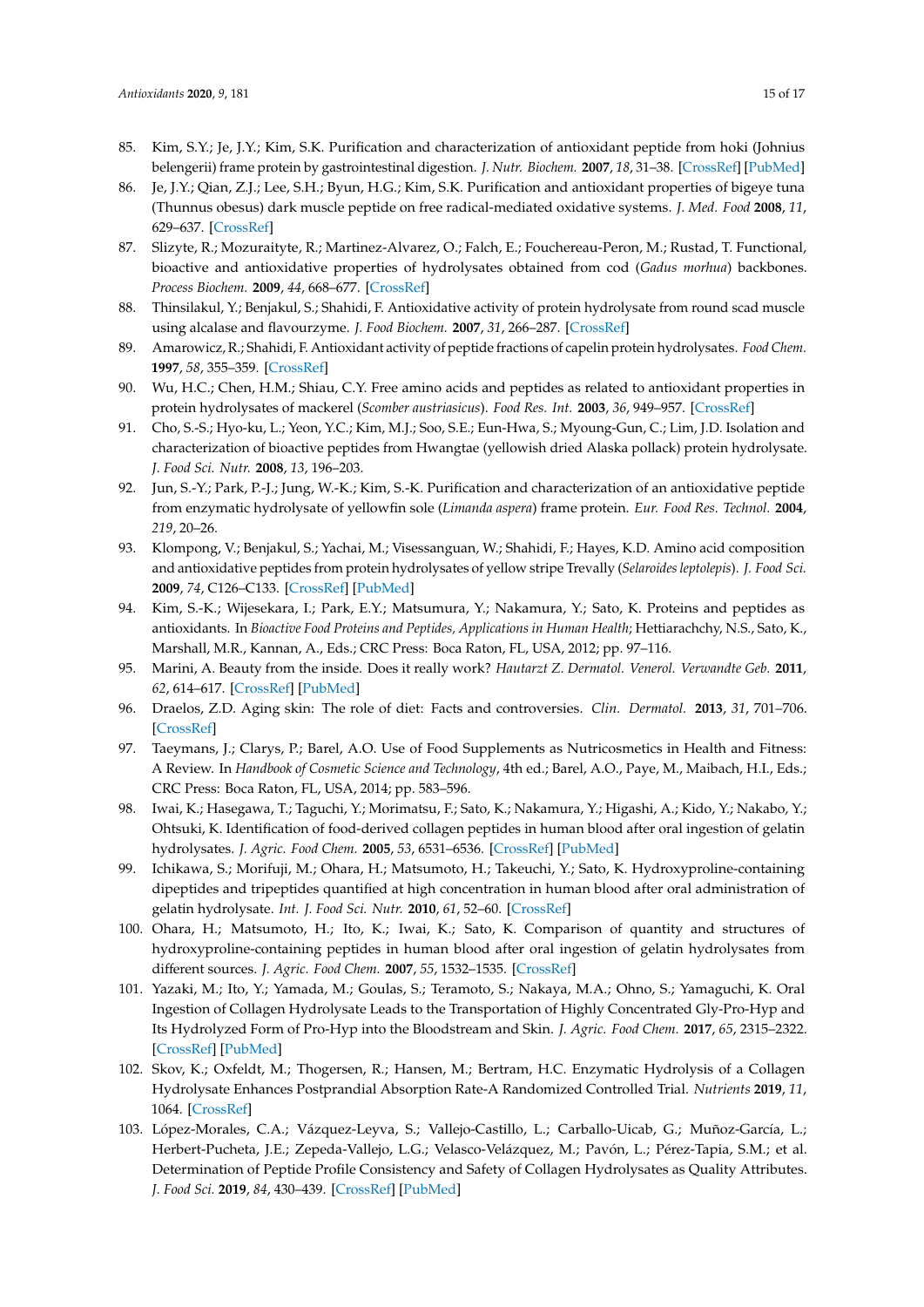- <span id="page-15-0"></span>104. Osawa, Y.; Mizushige, T.; Jinno, S.; Sugihara, F.; Inoue, N.; Tanaka, H.; Kabuyama, Y. Absorption and metabolism of orally administered collagen hydrolysates evaluated by the vascularly perfused rat intestine and liver in situ. *Biomed. Res. (Tokyo Jpn.)* **2018**, *39*, 1–11. [\[CrossRef\]](http://dx.doi.org/10.2220/biomedres.39.1) [\[PubMed\]](http://www.ncbi.nlm.nih.gov/pubmed/29467346)
- <span id="page-15-1"></span>105. Yamamoto, S.; Hayasaka, F.; Deguchi, K.; Okudera, T.; Furusawa, T.; Sakai, Y. Absorption and plasma kinetics of collagen tripeptide after peroral or intraperitoneal administration in rats. *Biosci. Biotechnol. Biochem.* **2015**, *79*, 2026–2033. [\[CrossRef\]](http://dx.doi.org/10.1080/09168451.2015.1062711) [\[PubMed\]](http://www.ncbi.nlm.nih.gov/pubmed/26155906)
- <span id="page-15-2"></span>106. Genovese, L.; Corbo, A.; Sibilla, S. An Insight into the Changes in Skin Texture and Properties following Dietary Intervention with a Nutricosmeceutical Containing a Blend of Collagen Bioactive Peptides and Antioxidants. *Ski. Pharmacol. Physiol.* **2017**, *30*, 146–158. [\[CrossRef\]](http://dx.doi.org/10.1159/000464470)
- <span id="page-15-3"></span>107. Inoue, N.; Sugihara, F.; Wang, X. Ingestion of bioactive collagen hydrolysates enhance facial skin moisture and elasticity and reduce facial ageing signs in a randomised double-blind placebo-controlled clinical study. *J. Sci. Food Agric.* **2016**, *96*, 4077–4081. [\[CrossRef\]](http://dx.doi.org/10.1002/jsfa.7606)
- <span id="page-15-4"></span>108. Sugihara, F.; Inoue, N. Clinical effects of collagen hydrolysates ingestion on UV-induced pigmented spots of human skin: A preliminary study. *Health Sci.* **2012**, *28*, 153–156.
- <span id="page-15-5"></span>109. Ito, N.; Seki, S.; Ueda, F. Effects of Composite Supplement Containing Collagen Peptide and Ornithine on Skin Conditions and Plasma IGF-1 Levels-A Randomized, Double-Blind, Placebo-Controlled Trial. *Mar Drugs* **2018**, *16*, 482. [\[CrossRef\]](http://dx.doi.org/10.3390/md16120482) [\[PubMed\]](http://www.ncbi.nlm.nih.gov/pubmed/30513923)
- <span id="page-15-6"></span>110. Matsumoto, H. Clinical effects of fish type I collagen hydrolysate on skin properties. *ITE Lett. Batter. New Technol. Med.* **2006**, *7*, 386–390.
- <span id="page-15-7"></span>111. Schwartz, S.R.; Park, J. Ingestion of BioCell Collagen®, a novel hydrolyzed chicken sternal cartilage extract; enhanced blood microcirculation and reduced facial aging signs. *Clin. Interv. Aging* **2012**, *7*, 267–273. [\[PubMed\]](http://www.ncbi.nlm.nih.gov/pubmed/22956862)
- <span id="page-15-8"></span>112. Petersen Vitello Kalil, C.L.; Campos, V.; Cignachi, S.; Favaro Izidoro, J.; Prieto Herman Reinehr, C.; Chaves, C. Evaluation of cutaneous rejuvenation associated with the use of ortho-silicic acid stabilized by hydrolyzed marine collagen. *J. Cosmet. Dermatol.* **2018**, *17*, 814–820. [\[CrossRef\]](http://dx.doi.org/10.1111/jocd.12430) [\[PubMed\]](http://www.ncbi.nlm.nih.gov/pubmed/28941141)
- <span id="page-15-9"></span>113. Tanaka, M.; Koyama, Y.; Nomura, Y. Effects of collagen peptide ingestion on UV-B-induced skin damage. *Biosci. Biotechnol. Biochem.* **2009**, *73*, 930–932. [\[CrossRef\]](http://dx.doi.org/10.1271/bbb.80649) [\[PubMed\]](http://www.ncbi.nlm.nih.gov/pubmed/19352014)
- <span id="page-15-10"></span>114. Gui, M.; Kan, J.; Qu, D.; Chen, Y.; Luo, R.; Liu, Y.; Du, J. Instrumental Evaluation of the Depigmenting Efficacy of an Oral Supplementation Containing Peptides and Chrysanthemum Extract for the Treatment of Melasma. *Cosmetics* **2017**, *4*, 42. [\[CrossRef\]](http://dx.doi.org/10.3390/cosmetics4040042)
- <span id="page-15-11"></span>115. Lee, H.-J.; Jang, H.-L.; Ahn, D.-K.; Kim, H.-J.; Jeon, H.Y.; Seo, D.B.; Lee, J.-H.; Choi, J.K.; Kang, S.-S. Orally administered collagen peptide protects against UVB-induced skin aging through the absorption of dipeptide forms, Gly-Pro and Pro-Hyp. *Biosci. Biotechnol. Biochem.* **2019**, *83*, 1146–1156. [\[CrossRef\]](http://dx.doi.org/10.1080/09168451.2019.1580559) [\[PubMed\]](http://www.ncbi.nlm.nih.gov/pubmed/30739561)
- <span id="page-15-12"></span>116. Fisher, G.J.; Varani, J.; Voorhees, J.J. Looking older: Fibroblast collapse and therapeutic implications. *Arch. Dermatol.* **2008**, *144*, 666–672. [\[CrossRef\]](http://dx.doi.org/10.1001/archderm.144.5.666) [\[PubMed\]](http://www.ncbi.nlm.nih.gov/pubmed/18490597)
- <span id="page-15-13"></span>117. Edgar, S.; Hopley, B.; Genovese, L.; Sibilla, S.; Laight, D.; Shute, J. Effects of collagen-derived bioactive peptides and natural antioxidant compounds on proliferation and matrix protein synthesis by cultured normal human dermal fibroblasts. *Sci. Rep.* **2018**, *8*, 10474. [\[CrossRef\]](http://dx.doi.org/10.1038/s41598-018-28492-w) [\[PubMed\]](http://www.ncbi.nlm.nih.gov/pubmed/29992983)
- <span id="page-15-14"></span>118. Rippa, A.L.; Kalabusheva, E.P.; Vorotelyak, E.A. Regeneration of Dermis: Scarring and Cells Involved. *Cells* **2019**, *8*, 607. [\[CrossRef\]](http://dx.doi.org/10.3390/cells8060607) [\[PubMed\]](http://www.ncbi.nlm.nih.gov/pubmed/31216669)
- <span id="page-15-15"></span>119. Asai, T.T.; Oikawa, F.; Yoshikawa, K.; Inoue, N.; Sato, K. Food-Derived Collagen Peptides, Prolyl-Hydroxyproline (Pro-Hyp), and Hydroxyprolyl-Glycine (Hyp-Gly) Enhance Growth of Primary Cultured Mouse Skin Fibroblast Using Fetal Bovine Serum Free from Hydroxyprolyl Peptide. *Int. J. Mol. Sci.* **2019**, *21*, 229. [\[CrossRef\]](http://dx.doi.org/10.3390/ijms21010229)
- <span id="page-15-16"></span>120. Marcos-Garcés, V.; Molina Aguilar, P.; Bea Serrano, C.; García Bustos, V.; Benavent Seguí, J.; Ferrández Izquierdo, A.; Ruiz-Saurí, A. Age-related dermal collagen changes during development, maturation and ageing—A morphometric and comparative study. *J. Anat.* **2014**, *225*, 98–108. [\[CrossRef\]](http://dx.doi.org/10.1111/joa.12186)
- <span id="page-15-17"></span>121. Proksch, E.; Schunck, M.; Zague, V.; Segger, D.; Degwert, J.; Oesser, S. Oral intake of specific bioactive collagen peptides reduces skin wrinkles and increases dermal matrix synthesis. *Ski. Pharmacol. Physiol.* **2014**, *27*, 113–119. [\[CrossRef\]](http://dx.doi.org/10.1159/000355523) [\[PubMed\]](http://www.ncbi.nlm.nih.gov/pubmed/24401291)
- <span id="page-15-18"></span>122. Kielty, C.M.; Sherratt, M.J.; Shuttleworth, C.A. Elastic fibres. *J. Cell Sci.* **2002**, *115*, 2817–2828. [\[PubMed\]](http://www.ncbi.nlm.nih.gov/pubmed/12082143)